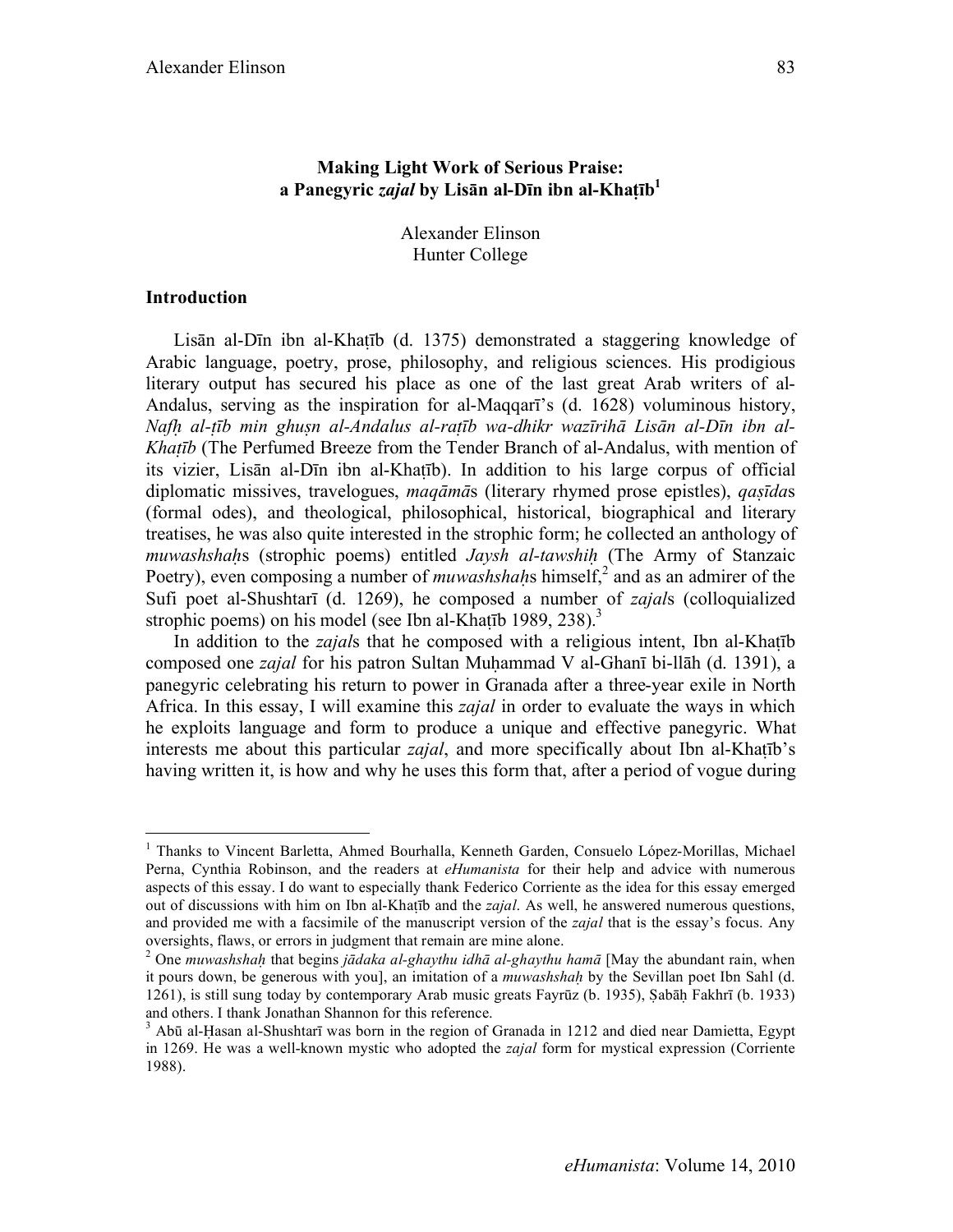the Almoravid period, was not a particularly important part of the literary canon by the fourteenth century.

Numerous poets including Ibn al-Khatīb himself celebrated Muhammad V's return to Granada in 1362 using the classical panegyric *qaṣīda*, and it is interesting that Ibn al-Khaṭīb chose to treat the same subject using two distinct forms, each with its own set of rhetorical tones and conventions. Genre choice is no small matter that involves the mere swapping of outward guises. Rather it assumes a particular audience and performance context that determine thematic content, and that in turn, can shape the reality of those very contexts. As Bakhtin and Medvedev discuss, artistic genres possess "a two-fold orientation in reality" (130):

The first orientation is in the direction of real space and real time: the work is loud or soft, it is associated with the church, or the stage or screen. It is a part of a celebration, or simply leisure. It presupposes a particular audience, this or that type of reaction, and one or another relationship between the audience and the author. The work occupies a certain place in everyday life and is joined to or brought nearer some ideological sphere... But the intrinsic, thematic determinateness of genres is no less important. (131)

When Ibn al-Khaṭīb chooses to compose a panegyric *zajal*, he is well aware of the performative and linguistic conventions that the choice implies, and the generic realities that the form conveys. In utilizing this colloquial form, generally understood as a vehicle for licentious, even ecstatic expression, Ibn al-Khaṭīb exploits its jubilant potential and produces a work that is both somewhat staid by the *zajal*'s conventional standards, yet exuberant at the same time. In the following discussion, translation, and analysis, I will focus on the qualities of the *zajal* form that allow Ibn al-Khaṭīb to deliver a powerful praise lyric that sets itself apart from the ceremonial panegyric *qaṣīda*.

# **The Place of Strophic Poetry in Andalusī Literary Culture**

The strophic form (*muwashshaḥ* and *zajal*) has been the topic of much discussion by Arabists and Hispanists alike, especially concerning its origins, metrical structure, and lines of influence, and it is not my intention to insert myself directly into those debates.<sup>4</sup> Rather, I am more interested here in how the *zajal* was accepted, adopted, and exploited by a highly literate poet such as Ibn al-Khaṭīb, and how it functioned in a panegyric at the Naṣrid court. That the *muwashshaḥ* and the *zajal* were not recorded or discussed by literary critics and anthologists prior to Ibn Bassām of Santarém (d.

 $\frac{1}{4}$  Cynthia Robinson discusses many of the critical issues and debates surrounding the study of strophic poetry from al-Andalus in her book *In Praise of Song*, 273-83. See also Corriente 1988; Einbinder; Monroe 1992; Rosen 2000.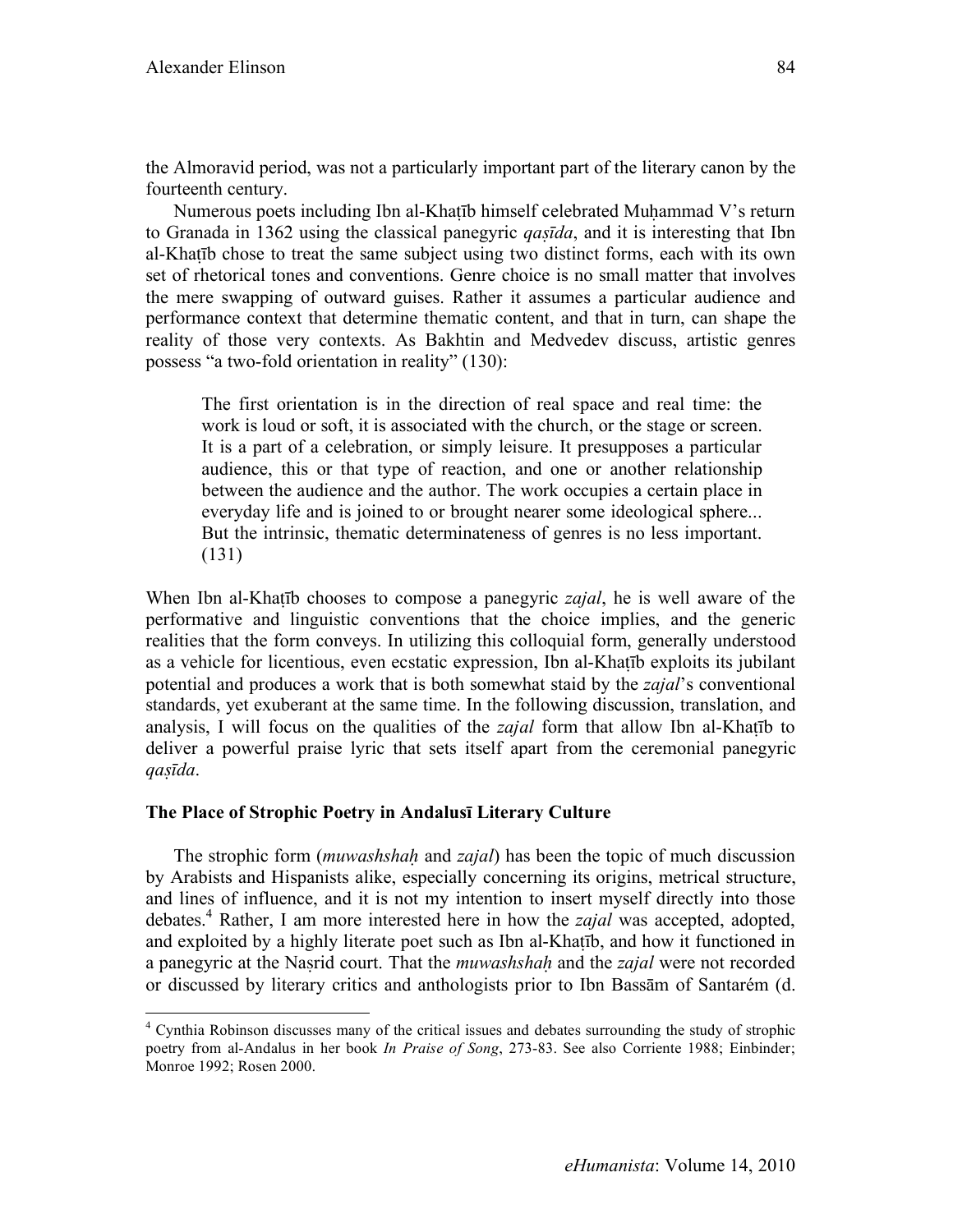1147) indicates that these Andalusī innovations were not immediately accepted into an Arabic poetic canon over which the traditional metered and mono-rhymed *qaṣīda* reigned supreme. While it is true that in his anthology *al-Dhakhīra fī maḥāsin ahl aljazīra* (The Treasury of the Charms of the People of the Iberian Peninsula), Ibn Bassām aims to omit *muwashshaḥ* poems due to the fact that their "meters...are beyond the limits of this book of ours, as the majority of them are not in the metrical schemes ( $a^c \bar{a} \bar{r} \bar{d}$ ) of the poems of the Arabs" (2),<sup>5</sup> he includes a discussion of them and definition of some of their components nonetheless, and it seems that even in their exclusion, they bear mentioning (2). Thus, by the twelfth century, strophic poems were acceptable, or at least known, enjoyed, and discussed within certain strata of society and once they achieved quasi-acceptability in the Almoravid period, they served to "complete the literary panorama offered by the compositions on verysimilar-but-not-identically-expressed themes preserved by Ibn Bassam and al-Fath [ibn Khāqān d. 1134], both of whom tend to magnify the *jidd* (serious) and accord a secondary, or even scant, place to *hazl* (joking or buffoonery)" (Robinson 283).<sup>6</sup> While it makes sense (at least to this author) to argue that the strophic *muwashshaḥ*s and *zajal*s should be considered a part of the broader Arabic Andalusī literary scene, their acceptance into the canon was grudging and fleeting; as Corriente points out, "[a]fter the Almohad period, the decline begins. The *zajal* is soon barred from literary consideration and confined to folkloric use, and even the *muwashshaḥ* loses ground and ends up by being an occasional exercise for some poets" (Corriente 1991, 66). However, although it may not have garnered the respect and prestige of more classical literary genres, it was still enjoyed at certain levels of society, and for different purposes.

Two and a half centuries after Ibn Bassām, the famous polymath Ibn Khaldūn (d. 1406) added his thoughts on the *muwashshaḥ* and the *zajal*. Although he is not considered a literary critic per se, he was a highly educated person in touch with intellectual currents, and could at least give an informed impression of certain literary trends. By the fourteenth century, he states that the *muwashshaḥ* was composed and enjoyed by all levels of Andalusī society, high and low, at least into the Almoravid period.

Poetry was greatly cultivated in Spain. Its various ways and types were refined. Poems came to be most artistic. As a result, recent Spaniards created the kind of poetry called *muwashshaḥ*...(The authors of *muwashshahahs*) vied to the utmost with each other in this (kind of

 $\frac{1}{5}$  $<sup>5</sup>$  This statement is not entirely accepted as truth. There are a number of contemporary critics who hold</sup> that the meter of the *muwashshaḥ* and *zajal* is based on variations of Arabic quantitative meter. For arguments on both sides of the issue of meter (quantitative vs. stress-syllable), see the debate that appeared across numerous articles in the pages of the journal *La corónica* through the 1980s by Armistead, Jones, Monroe, and Whinnom.

<sup>6</sup> On this distinction see also Hanlon.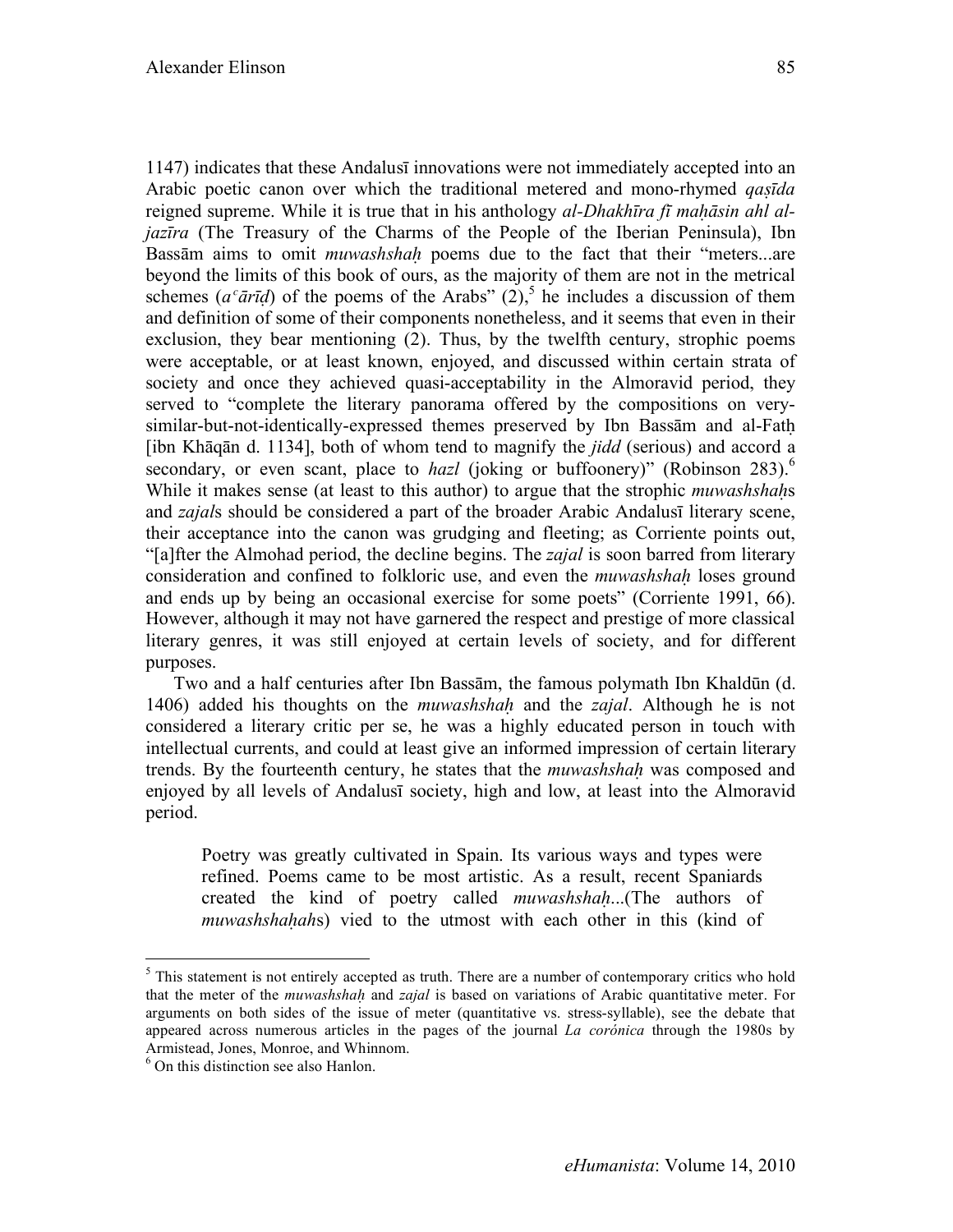poetry). Everybody, the elite (*al-khāṣṣa*) and the common people (*alkāffa*), liked and knew these poems because they were easy to grasp and understand. (440)

On the *zajal*, Ibn Khaldūn was of the opinion that it was simply the colloquial equivalent of the *muwashshah*, and emphasizes the genre's even more popular appeal. Although this is not entirely accurate (there are also certain structural and slightly more complex linguistic differences, not to mention the fact that there is debate as to which came first), $\frac{7}{7}$  what is interesting is the popularity across societal and educational lines that the *zajal* seemed to enjoy.

The great mass took to [the *muwashshaḥ*] because of its smoothness, artistic language, and the (many) internal rhymes found in it (which made them popular). As a result, the common people in the cities imitated them. They made poems of the (*muwashshaḥ*) type in their sedentary dialect, without employing vowel endings. They thus invented a new form, which they called *zajal*. They have continued to compose poems of this type down to this time. They achieved remarkable things in it. The (*zajal*) opened a wide field for eloquent (poetry) in the (Spanish-Arabic) dialect, which is influenced by non-Arab (speech habits). (454)

Despite the popular aspect of the genre that Ibn Khaldūn asserts, it is important to note that many practitioners of the *zajal* were actually quite educated in poetry and other language arts. For example, Ibn Quzmān (d. 1160), considered *imām al-zajjālīn* (Head of the Zajalists), admits that, in order to compose a *zajal*, he "smoothed it until it became soft to the touch and its roughness became delicate...removing from it signs of declension, and denuding it of all adornments and conventions" (Corriente 1980, 1). In other words, it took education, literary skill, and trained work to compose a *zajal*. Although the *zajal* may very well have been practiced by the uneducated masses as strictly oral songs, it was only through their composition and recording by literate poets that they have been preserved. Thus, what we are generally dealing with in terms of preserved *zajal*s are examples of highly literate poets choosing to compose in what appears to be a popular form, but what is actually a self-conscious "popularization" of more traditional genres. When Ibn al-Khaṭīb composes a panegyric *zajal* for the Sultan Muhammad V, he has chosen a form that is outwardly popular, but retains many aspects of the traditional praise poem. It is the flexibility of the *zajal* form as compared to the *qaṣīda* panegyric in terms of language, structure, and performance, and Ibn al-Khaṭīb's poetic abilities and political skills in manipulating the form, that results in a unique and successful panegyric.

<sup>&</sup>lt;sup>-</sup>7  $^7$  For a discussion of these issues, along with a useful bibliography, see Monroe 1989.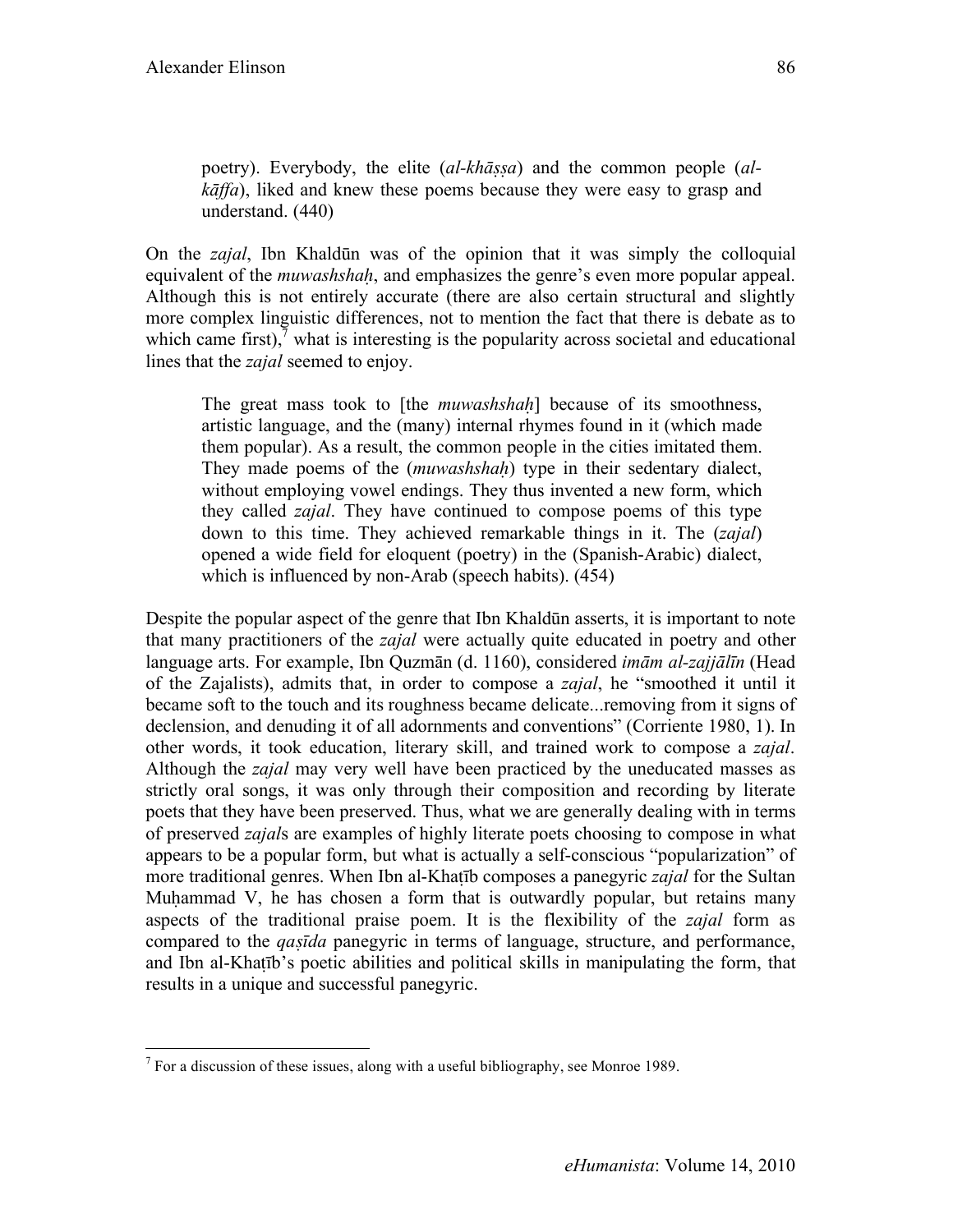### **The Context**

Ibn al-Khaṭīb first found himself in the Naṣrid court when his father was given a high-ranking position with the emir Ism $\bar{a}^c$ il b. Faraj (r. 1314-25). Schooled in all branches of religious studies, language and literature, history, and philosophy, and having proven his prowess in all of them, Ibn al-Khaṭīb was appointed to the post of personal secretary to Ibn al-Jayyāb, emir Yūsuf I's (r. 1333-54) vizier. Upon the death of Ibn al-Jayyāb, Ibn al-Khaṭīb was appointed vizier and head of the chancery. From here, his life and career followed the contours of the Nasrid sultan under whom he worked, Muḥammad V (r. 1354-59 and 1362-91), and of the political times. In general, the thirteenth and fourteenth centuries were marked by power struggles between the Marīnid dynasty of North Africa, the Christian kingdoms of Iberia (Aragon, Castile, Navarre, and Portugal), and the Nasrids of Granada who were desperately trying to preserve their kingdom against internal and external threats by sometimes appealing to the Marīnids for help and other times to the Castilians, with Ibn al-Khaṭīb playing a key diplomatic role in fostering relations with both of these states.

In 1359 Muhammad V was deposed by his half brother Ism $\bar{a}$ <sup>c</sup>il II (r. 1359-60) who was then promptly killed by his cousin and co-conspirator Abū <sup>c</sup>Abd Allāh Muhammad (afterwards known as Muhammad VI; in the Spanish accounts, he was known as *el Bermejo* for the redness of his hair). Muhammad V and his retinue (including Ibn al-Khaṭīb) took refuge in the Marīnid capital of Fez where they were received graciously by the sultan Abū Sālim (r. 1359-61). During this time, Muhammad V continued to receive the support of the Castilian King Pedro I (d. 1369), and in 1362, they joined forces in Casares, marched together toward Granada and forced Muhammad VI to flee, later to be executed by Pedro I. With his adversary dispatched, Muḥammad V reassumed control of Granada where he would rule as one of the most successful Naṣrid sultans for another twenty-nine years.

Muhammad V's return to Granada was a momentous occasion. In his official account, Ibn al-Khaṭīb writes:

> When he ascended the mountain –the mountain of the Alhambra– the sky practically fell prostrate upon the earth on account of the raised voices of the sandy-haired women who had come from the city to catch a glimpse of him; they filled the vast space as if snow had piled up there...and for him, God caused mercy and excitement and friendliness to fill all hearts such as He had not done for anyone before. When he arrived at the Alhambra's door, he stopped there covered up and cloaked, hidden from all inside...then the doors opened for him before noon on Saturday 20 Jumādā II, 763 [April 6, 1362]. (Ibn al-Khaṭīb 1989, 124)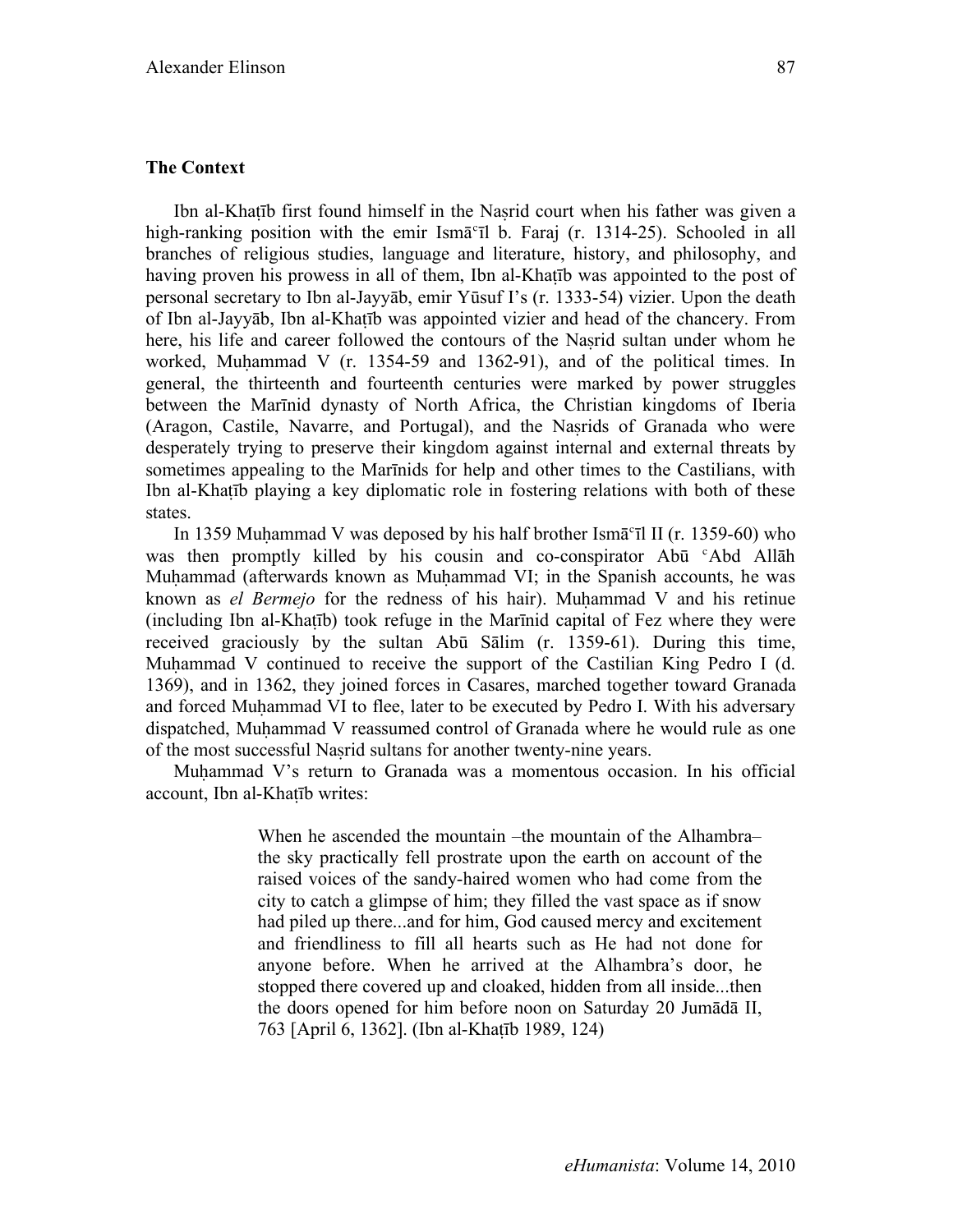As part of the pageantry that accompanied the occasion, a number of poets presented panegyric odes to the once-again sovereign including Abū Jaʾfar b. Ṣafwān (d. 1362), Abū Isḥāq b. al-Ḥājj (d. 1367), Abū ʿAbd Allāh Muḥammad al-Sharīshī (d. 1375), Abū Bakr b. al-Faqīh al-Kātib Abī al-Qāsim b. Quṭba (dates unknown), and others (125-136). Indeed Ibn al-Khaṭīb also composed a long panegyric *qaṣīda* that he includes within his narrative of the event. $8$  In addition to these "official" gifts to the sultan Muhammad V, at least two *zajal*s were also composed to mark the occasion one by Ibn al-Khaṭīb and one by his former student and eventual rival Ibn Zamrak (d.  $1394$ .<sup>9</sup>

Ibn al-Khaṭīb's *zajal* appears in a small collection of his *zajal*s in *Nufāḍat al-jirāb* (Shaking the Dust off the Rucksack), and according to Saʿdīya Fāghīya, the examples that Ibn al-Khaṭīb includes here represent an important addition to his oeuvre in that "he was known as a composer of *zajal*s without any of them having come down to us" (19). Thus, this panegyric *zajal* represents an important yet somewhat little known aspect of Ibn al-Khaṭīb's literary production, it also provides an opportunity to experience his poetic skill both within the formal courtly setting in a panegyric for his sovereign, as well as in a unique contrast to that same setting in the poem's language and form. Below, I provide an English translation of the *zajal* followed by a commentary on its imagery, language, and significance. By looking specifically at performance and language, I aim to investigate what makes this *zajal* a unique and effective addition to more standard examples of praise for Muhammad V.

# *Ibn al-Khaṭīb's zajal celebrating the return of Muḥammad V to Granada<sup>10</sup>*

I composed an example of *hazl* while on the way back [to Granada]:

- 0. Rejoice and delight / the enemy of God has gone / and His beloved has been restored
- 1. The country and its people / greatly desired him. They had not seen light in the daytime / nor anything good after he had gone. How is it that [the country] / had become a widowed stranger. Oh God, where can I find him? I had my share of longing when he disappeared.
- 2. The people, from grief / without drink are drunk.

al-haqqu ya'lū wa-l-abātilu tasfulu / wa-llāhu 'an ahkāmihi lā yus'alu (The truth rises up whereas falsehoods descend. / God is not questioned about his judgments). See Ibn al-Khatīb 1985, 287-97.

Both of these *zajal*s are discussed in Corriente 1990. Ibn al-Khaṭīb's is from *Nufāḍat al-jirab*. 10 The English translation is mine.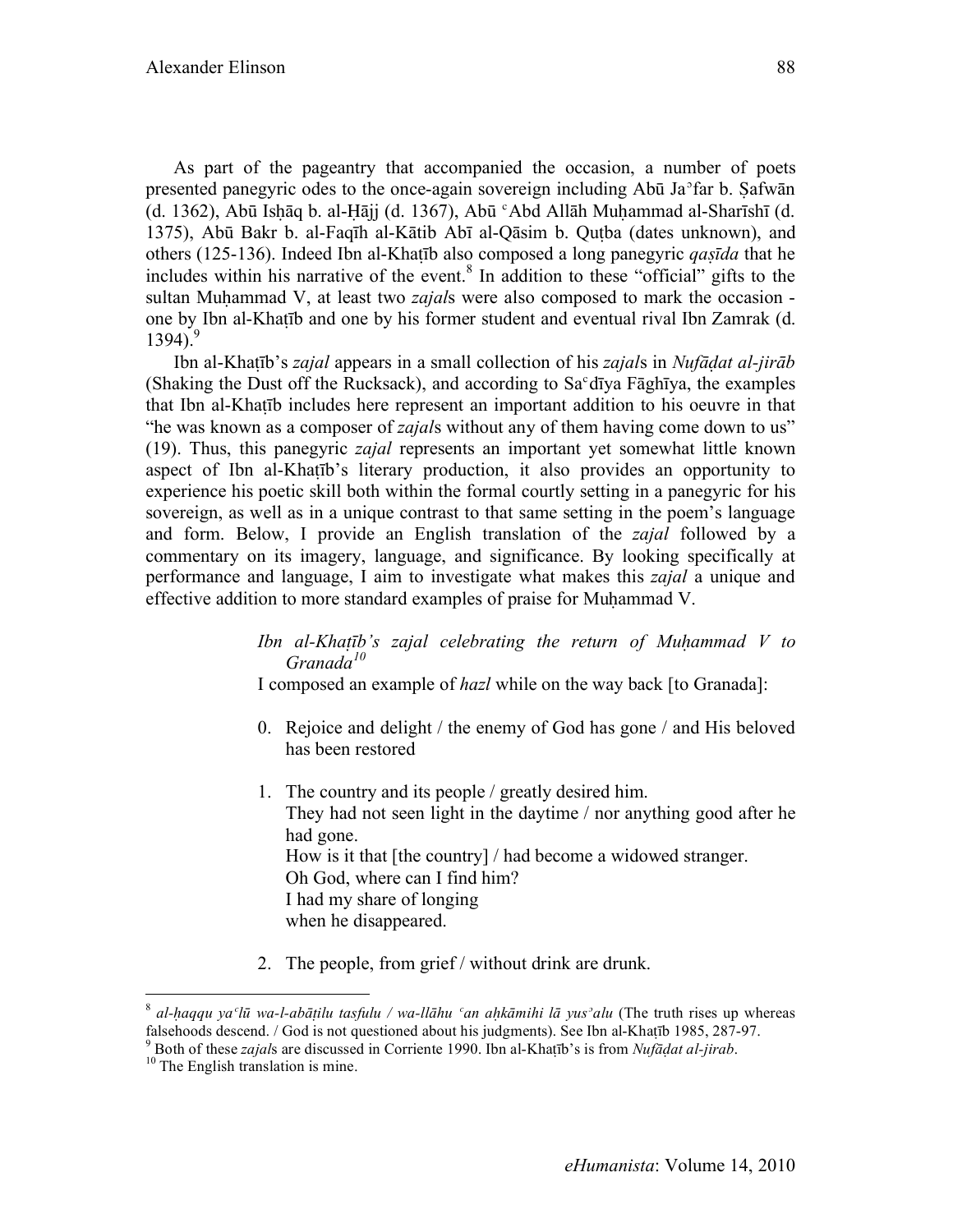Their eyes are flowing water springs; / their hearts are perplexed. Whoever among them grasped / a letter or a package, Has placed it close to his heart to perhaps extinguish his passion and calm the beating in his breast.

- 3. This event was a stumble, / an error in the celestial sphere. Because of it the world fell; / it fell to no good. That ruler asked for help / from Fuengirola to Baza, But no one answered him across the whole country, the uncivil with the highborn.
- 4. The Islamic faith fell sick / until its eyes were almost covered over. No one had tasted sleep / nor had anyone been able to close their eyes. Everyone had surrendered / themselves to fate, Until the doctor came and the pain and suffering subsided from those who were afflicted.
- 5. With Moulay Muḥammad / is the strength of the faith of Muhammad. Islam has returned with him / as it was laid out thus. And the world saw in him / that which it was used to: A union where the watcher is absent and a happiness that endures in his son's sons.
- 6. Relief comes down when / hardships end, And God, for these people, / is in the habit of doing good deeds. What country has seen his protection / and favors more? Its stranger is restored wrapped in the cloak of God, the innocent with the suspect.
- 7. If not for the compassion of the sultan, / may God grant him assistance, Then mankind's left would not have been joined / to its right.<sup>11</sup>

<sup>&</sup>lt;sup>11</sup> The Arabic reads mā jtma<sup>c</sup> shmal insān fīhā ma<sup>c</sup>a vamīnu and recalls al-Shushtarī: anjama<sup>c</sup> shamlī *biyya wa-anā* ma<sup> $\tau$ </sup>*ī* matbū<sup>*c*</sup> / My totality is made whole in me, and I am, with me, fashioned as one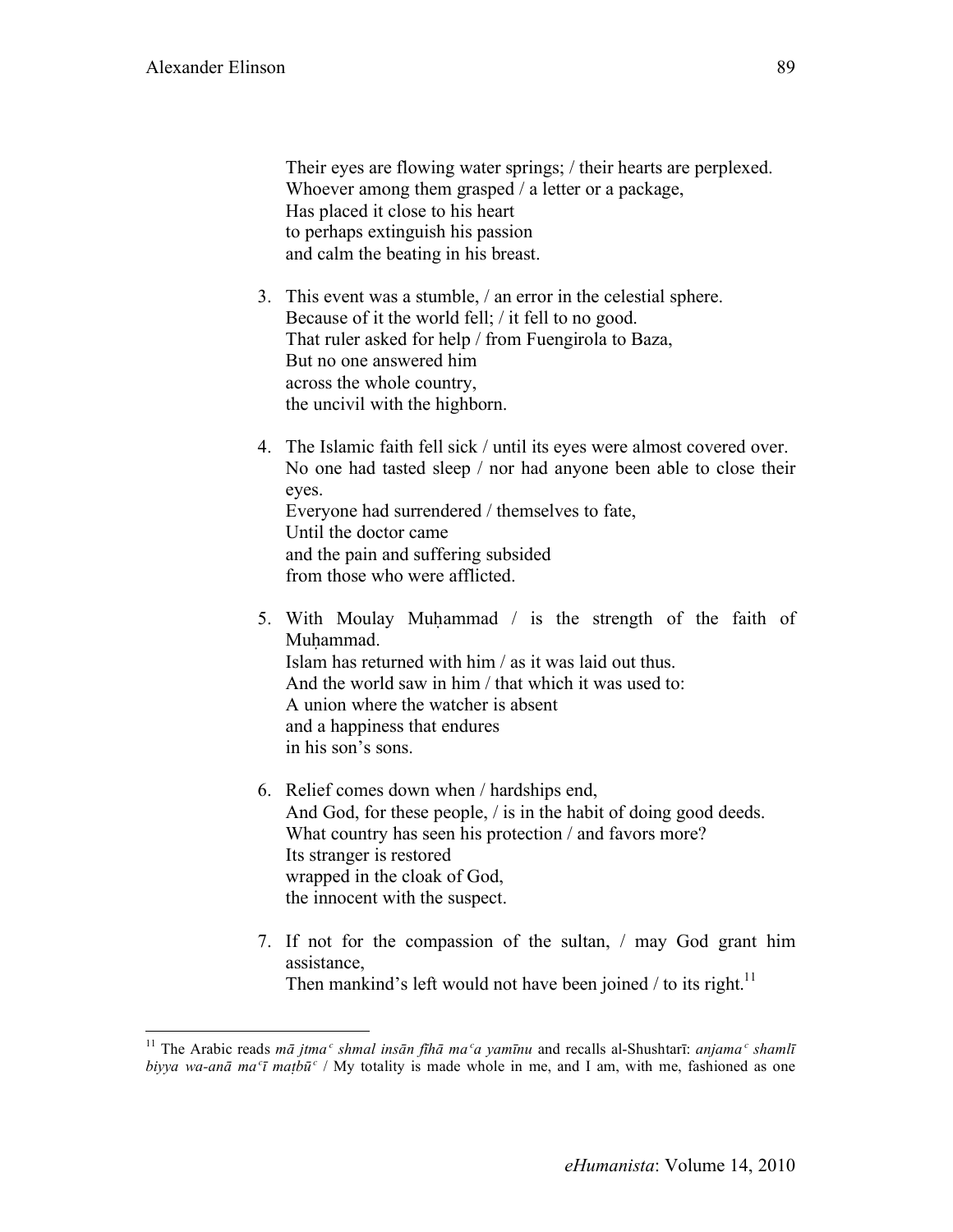Nor would anyone be able to enjoy his worldly deeds / or his pious ones;

The one who is skillful with whom he speaks said to Alfonso [Pedro I]: "No matar, ya señor, cautivo."

- 8. And he said to al-Andalus: / "I wanted to enumerate your bad qualities, Then after that I would return / to renew our union. Really, how can you forget me? / How can you suffer it? God takes account of everyone who cheats on his intimate or who leaves his lover."
- 9. He who is ungrateful for favors / will watch as they pass away. The chicks of a mother who has abandoned her young / will peck at the egg of their brother. He will regret something that has passed / once it is difficult to respond. His milk will go sour and he will see the difference between a son and a stepson
- 10. He has returned, thanks to God; / that which was unlawfully taken is back with its owner. May God remind you how to give thanks / for that which He has given. What happiness, what joy! O lovers of God! Rejoice and delight the enemy of God has gone and his beloved has been restored. (Ibn al-Khaṭīb 1989, 244-45)

 <sup>(</sup>Corriente 1988, 86; *zajal* 48). The sense in both verses is the completion of the whole. This could be understood in terms of mystical union, love union, political union, or a combination of all three.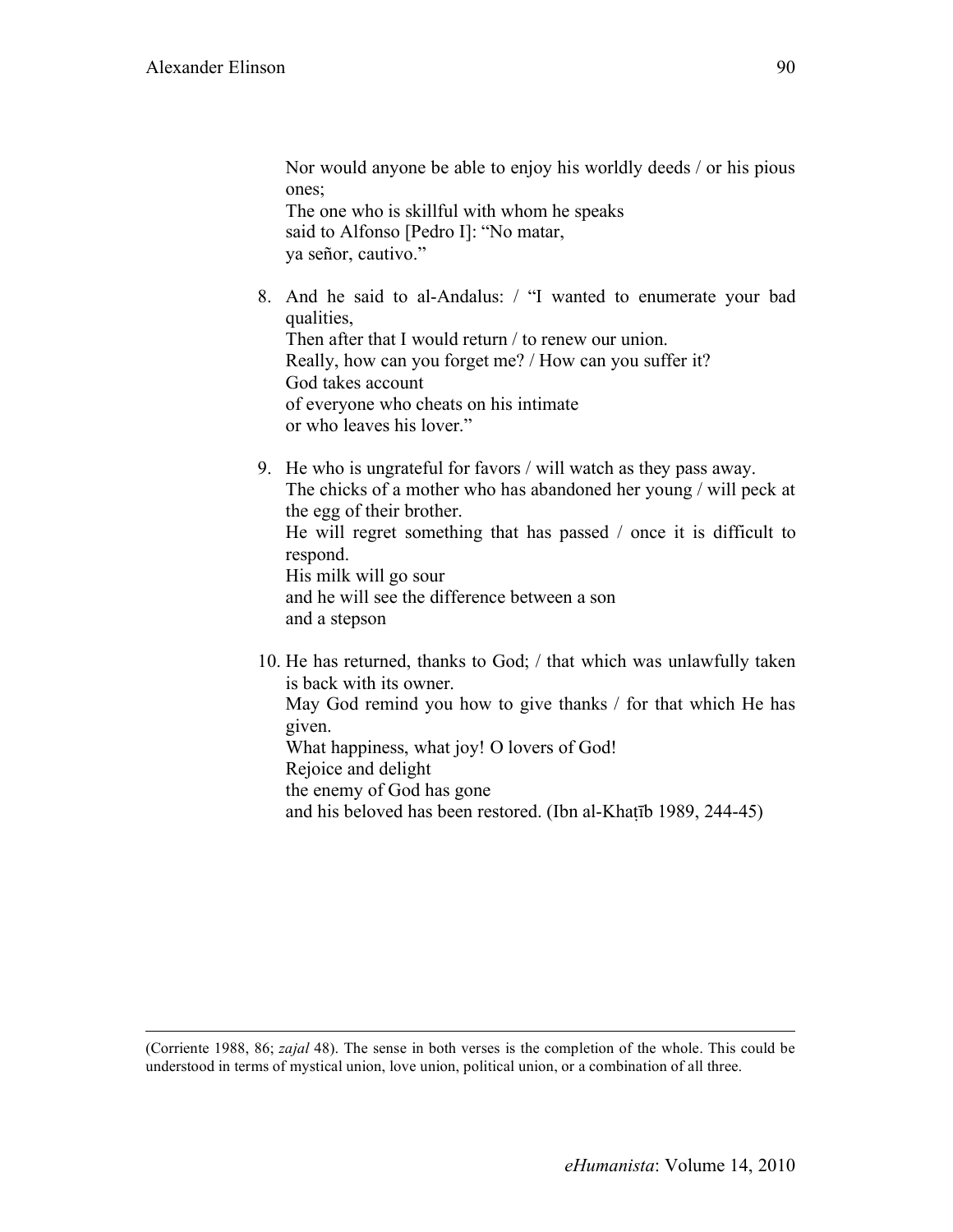#### **Commentary**

Both the placement of this laudatory *zajal* in *Nufāḍat al-jirāb*, and its superscription are significant, revealing, or at least hinting at Ibn al-Khaṭīb's ambivalence toward the *zajal* as a vehicle for official expression. The poem is relegated to a short section of *zajal*s at the end of a larger section devoted to more official examples of writings (poetry and prose) that he composed after his return to Granada. He introduces the poem as "an example of *hazl*" (*min al-hazl*), a term that is understood in the Arabic literary tradition to mean "jesting" when used in contrast to *jidd*, or "seriousness." However, as Jareer Abu-Haidar demonstrates, *hazl*, when not used in contrast to *jidd*, refers to the *zajal* –a form that uses language, themes, and imagery to express a tone of "merriment, pleasantry, facetiousness, wry humour, satire, ridicule smartness, wit, waggishness, etc." (112). As discussed above, by the twelfth century in al-Andalus (in Ibn Quzmān's time and after), although not necessarily held as equivalent to high literature, the *zajal* as a genre comes to be deemed worthy by literate writers for purposes of satire, mystical expression, or otherwise. Thus highly educated poets chose the *zajal* form not necessarily to reject official culture and contexts outright, but rather to speak to that society in a light, comical, and / or ecstatic manner that allowed them to more poignantly achieve their poetic goals. In separating the *zajal*s from the *qaṣīda*s and rhymed prose epistles (*rasāʾil*) that make up the collection of writings following his return to Granada, and that grace his official description of Muḥammad V's return to power, Ibn al-Khaṭīb makes clear the divisions between the more official forms, and forms such as the *zajal* that, by his own time, had become secondary. However, I will argue that, in fact, this panegyric *zajal* serves goals that Ibn al-Khaṭīb is acutely aware of and careful to achieve.

The occasion of Muhammad V's return to power in Granada was a serious one, to be sure, and was marked by the expected official offerings. However, the lighter tone and colloquialized Arabic of the *zajal* allow the poet a more natural and evocative way to praise Muḥammad V than with the more formal *qaṣīda*. Additionally, the performance of the form and use of Hispano-Romance distinguish it quite clearly from the *qaṣīda*, even if, on a superficial level, the poetic intent (*gharaḍ*) appears to be the same. The *zajal*s composed by educated poets were not meant for "wide release" to the masses, nor did they necessarily circulate widely outside of cultured circles. While it is likely that the orally performed and transmitted *zajal*s that circulated before Ibn Quzmān's time made the form famous (Stern 1974, 170), <sup>12</sup> later *zajjāls (zajal* poets) were first and foremost literate "poets-for-hire," with Ibn al-Khaṭīb and Ibn Zamrak serving the highest levels of Andalusī society; even Ibn Quzmān, despite the decidedly

 <sup>12</sup> In his literary treatise *al-Muqtaṭaf min azāhir al-ṭaraf* (Plucked selections from blossoms of the learned), Ibn Saʿīd (d. 1286) points out that "*zajal*s were composed in al-Andalus before Abū Bakr b. Quzmān, but it was only in his time that their jewels appeared, their meanings gushed forth, and their elegance became famous" (263).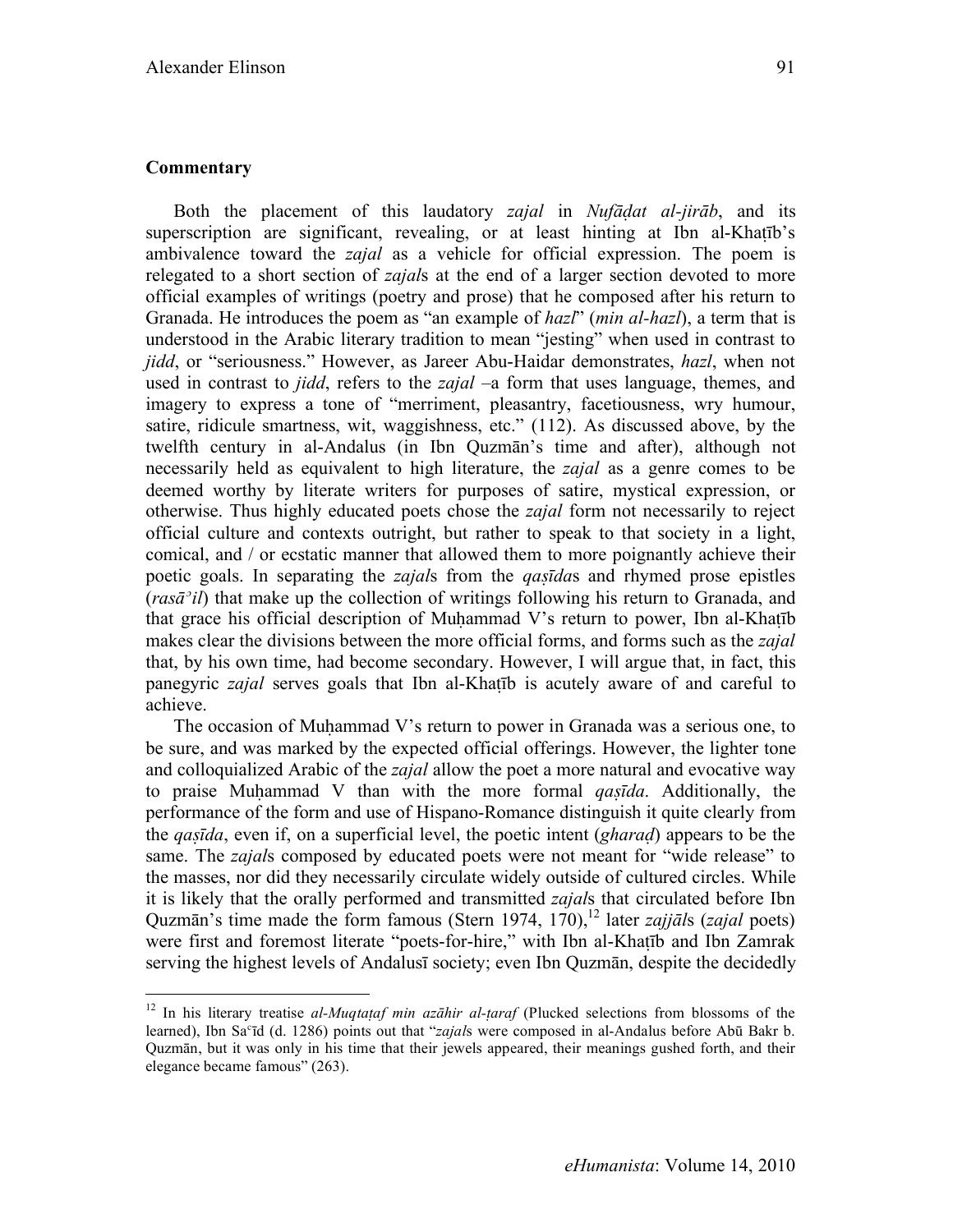lower status that poetry enjoyed during the Almoravid period as compared to the more lucrative periods of the Cordoban Caliphate and the Taifa period (*Mulūk al-ṭawāʾif*), still composed for patrons and was of the educated class. In fact, "Ibn Quzmān's contributions are not popular *zajal*s, but rather adaptations of a popular tradition" (Monroe and Pettigrew 2003, 163). This adaptation allowed the poet to use a language that more closely mirrored the linguistic situation in al-Andalus at the time, and in the hands of a skilled poet such as Ibn al-Khatīb the *zajal* held great potential to express the excitement that he claimed gripped all of Granada when Muḥammad V returned to the Alhambra, and the significance of the event.

The tone of Ibn al-Khatīb's *zajal* is emphasized immediately in the *matla*<sup>*c*</sup> (opening line and refrain) and the performative and inclusive aspect, or at least conceit, of the genre, is emphasized. The command to "rejoice and delight" (*afraḥū wa-ṭībū*), directed at an audience or assembled group, separates this *zajal* panegyric from more gnomic examples of official panegyrics that tend to speak in generalities and absolute terms. These formal, ceremonial odes may celebrate specific rulers and even specific events, but "[t]he purpose of [*qaṣīda*] poetry . . . is to confer perpetuity" (Stetkevych 253). A fine example is Ibn al-Khaṭīb's own panegyric *qaṣīda* written to commemorate this same event. The language of this long *qaṣīda* is of an elevated quality that displays the poet's skill in ornamental *badīʿ*, and, according to al-Maqqarī (d. 1632), "it is said that the sultan ordered this *qaṣīda* to be inscribed in his palaces in the Alhambra, so pleased was he with it. And to this day it remains written in these palaces that the unbelieving enemy has taken over, may God, exalted is He, return them to Islam" (al-Maqqarī 1968, 6: 478). Thus, the panegyric was to be inscribed in stone as a testament to Muḥammad V's greatness for all time, reflected in the timeless quality of the words themselves. The monumental *qaṣīda*, which runs two hundred lines, was in fact, composed *avant la lettre*, as Ibn al-Khaṭīb states: "I had composed it [prior to my return to Granada] while in Salé [Morocco], as if the unknown had been revealed to me, or I had gazed into the future" (Ibn al-Khaṭīb 1989, 151). The poem clearly fulfills a high ceremonial function and assumes a highly educated audience. In his introduction to it, Ibn al-Khatīb says:

I present this *qaṣīda* in order to fill everyone with good cheer and encouragement; upon the completion of the matter  $[$ of Muhammad V's return to power], its utility and intention will be there for he who explores the literary arts (*al-ādāb*), is very fond of exquisite qualities (*kalafa bi-lfad* $\bar{a}$ <sup>*'il*</sup>), and who raises his eyes toward rhetorical manners and themes (*wa-tashawwafa ilā al-anḥāʾ al-balāghiyya wa-l-maqāṣid*). (Ibn al-Khaṭīb 1985, 287)

This *qaṣīda* is intended for performance for the sultan, to be enjoyed by him and the cultured class of *udabāʾ* (litterateurs) who surround him, and later to be carved into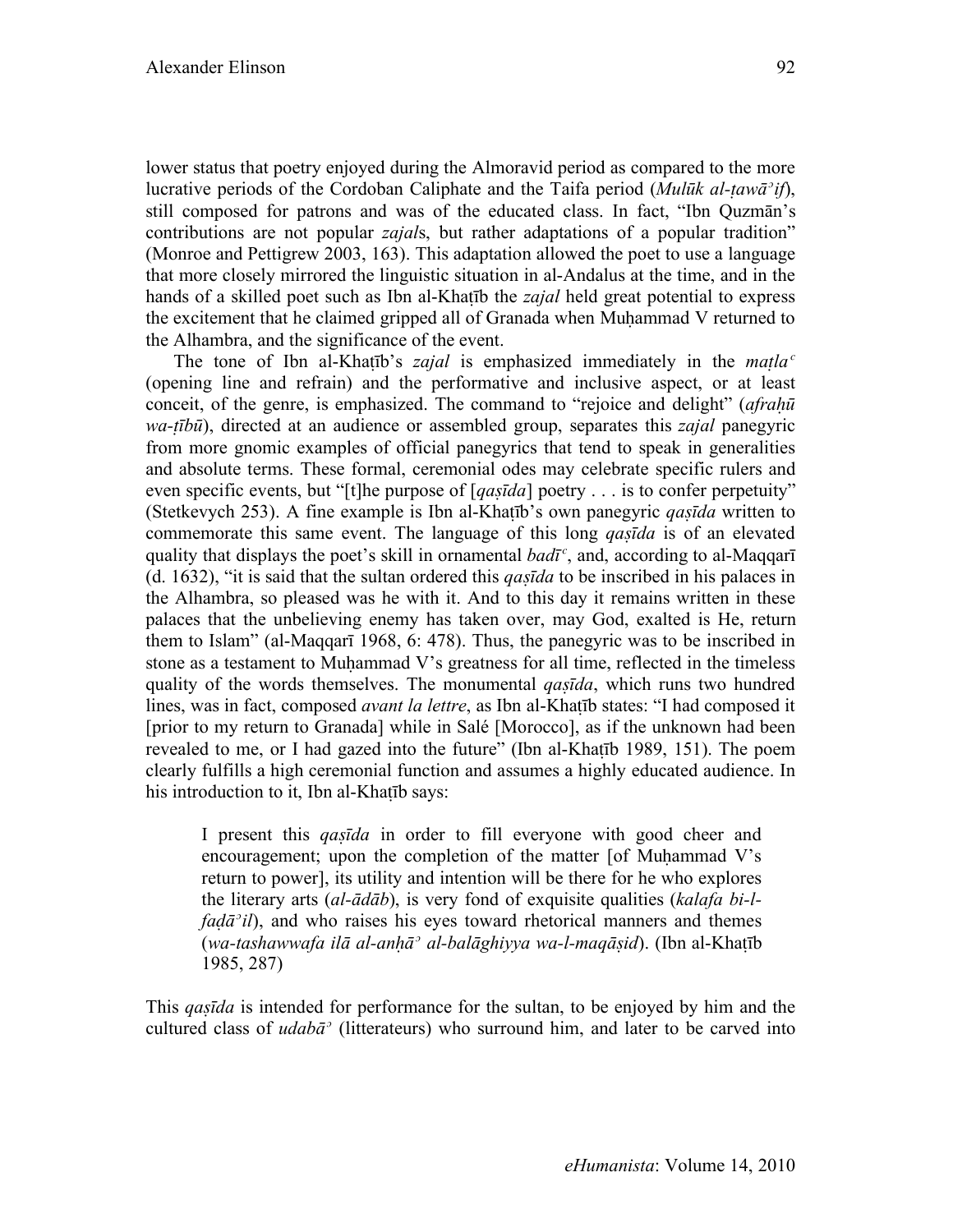the walls of his palace. It directly addresses the sultan, focusing attention on him and all of his majesty:

> O Muhammad, praiseworthiness from you comes naturally; with all its ornaments, among men, it is made beautiful.

As for your good fortune, it is without rival; A pact, by the rulings of Fate, it is recorded.

You possess the most noble qualities and traits The most remarkable of which the imitator tries to imitate.

You possess sedateness when the hills quake and the towering heights shake in fear.

You possess a cheerful countenance, and those who catch a glimpse the completeness [in you] surrender themselves over to you. (Ibn al-Khaṭīb 1985, 288)

In contrast, the *zajal* assumes a different audience, performance, and reception, and its performative conceit and bilingualism "[set] up, or [represent] an interpretive frame within which the messages being communicated are to be understood" (Bauman 292). While this *zajal* was composed by a single author, the plural imperative of the *maṭlaʿ*, and its choral repetition between each strophe implies a participatory, and thus contributive role on the part of the audience. Although the themes, imagery, and conventions follow those of the formal panegyric *qaṣīda* as will be shown, the mood conveyed is one of jubilant celebration of the moment, rather than the pomp and ceremony aimed at the permanent edification of the ruler. Adding to the shifted focus from the sultan to the audience/participants, the *mamd¥ḥ* (object of praise) is perpetually present, but only indirectly addressed in the rhyme vowel –*¥* (meaning "his," or sometimes "its") of the *matla<sup>c</sup>* and last line of each strophe. Thus Muhammad V is constantly referred to as the object of praise throughout the performance of the *zajal*, but it is the group that is emphasized in each choral repetition of the refrain "Rejoice and delight". While this is clearly a panegyric, the focus is less an exaltation of the *mamd¥ḥ* and more an expression of the celebratory atmosphere surrounding his return.

The first four strophes serve as an introduction to the main panegyric, with swift movement from one theme to the next. The language in the first strophe is elegiac in tone, with each line emphasizing either desire and longing, or loss, thus evoking and combining the *nasīb* (erotic prelude) and *rithāʾ* (elegy) themes of the classical *qaṣīda* in a general description of the deprived state of Muhammad V's dominions during his exile. Within these conventions, the comparison in line 3 of Nasrid Granada to a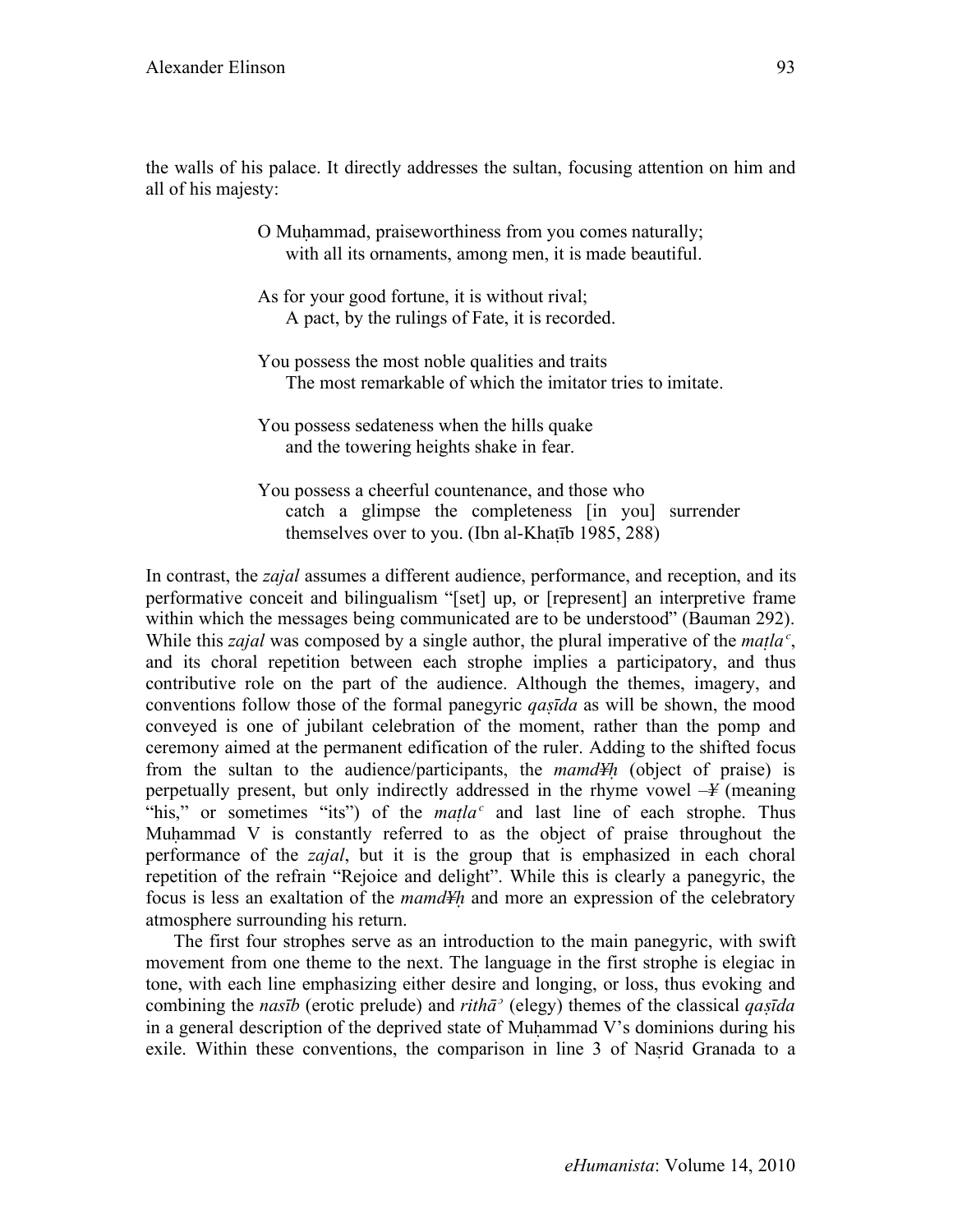widowed stranger (*armula gharība*) departs slightly yet significantly from the trope of the separation of lovers and from that of the traditional elegy. In the *nasīb* of the traditional *qaṣīda*, it is common to find young lovers separated by the movement of the beloved's tribe or more generally by Fate, as in this example from Imru<sup>3</sup> al-Qays' (d. ca. 544) famous pre-Islamic ode:

- Halt, my two friends, and we will weep over the memories of a beloved and a campsite that was at the sand dune's rim, between al-Dakhūl and Ḥawmal.
- And Tūḍiḥ and al-Miqrāt, whose traces have not been effaced by the weaving of the north and south winds.
- You see antelope droppings in the former courtyards and in their enclosures, [scattered around] like pepper seeds.
- It was as if —on the morning of separation, on the day that they loaded up amid the acacias— my eyes welled up like one cracking open bitter colocynth pods.
- There, my companions stopped their camels, saying to me: "Don't die of grief; bear it patiently." (al-Tibrīzī 20-26)

Rather than the movement of the beloved's tribe that is responsible for the separation of lovers, in this *zajal*, it is a symbolic (and temporary) death. Moreover, the separated parties are not young lovers, but a married couple (not usually the characters of love poetry). This "widowhood" emphasizes the elegiac quality of these first lines, and the pain of the separation. Marriage is rarely a topic for literary attention, except perhaps, in elegies for spouses where "elegy for one's wife came to form a distinct subgenre" (Homerin 250), and in misogynistic treatments of marriage (see Rosen 2003, specifically Chapter 5 "Domesticating the Enemy"). In early examples of *ʿudhrī* (unrequited love poetry) and later courtly love poetry, union with the beloved was essentially impossible, representing the end of the love affair. Marriage was a paradox; the lover was in constant pursuit of the ideal, pure beloved, but were the love act to be consummated in marriage and/or sex, that purity would be compromised. The ideal beloved was always just out of reach as

> [the] prerequisite of [the beloved] being desired is that she be perfect, ideal, complete unto herself, without imperfection or lack, and therefore without desire; the sine qua non of loving, therefore, is that one not be loved in return. The lady must be a virgin in order to be loved; the desire for the virgin represents an ideal or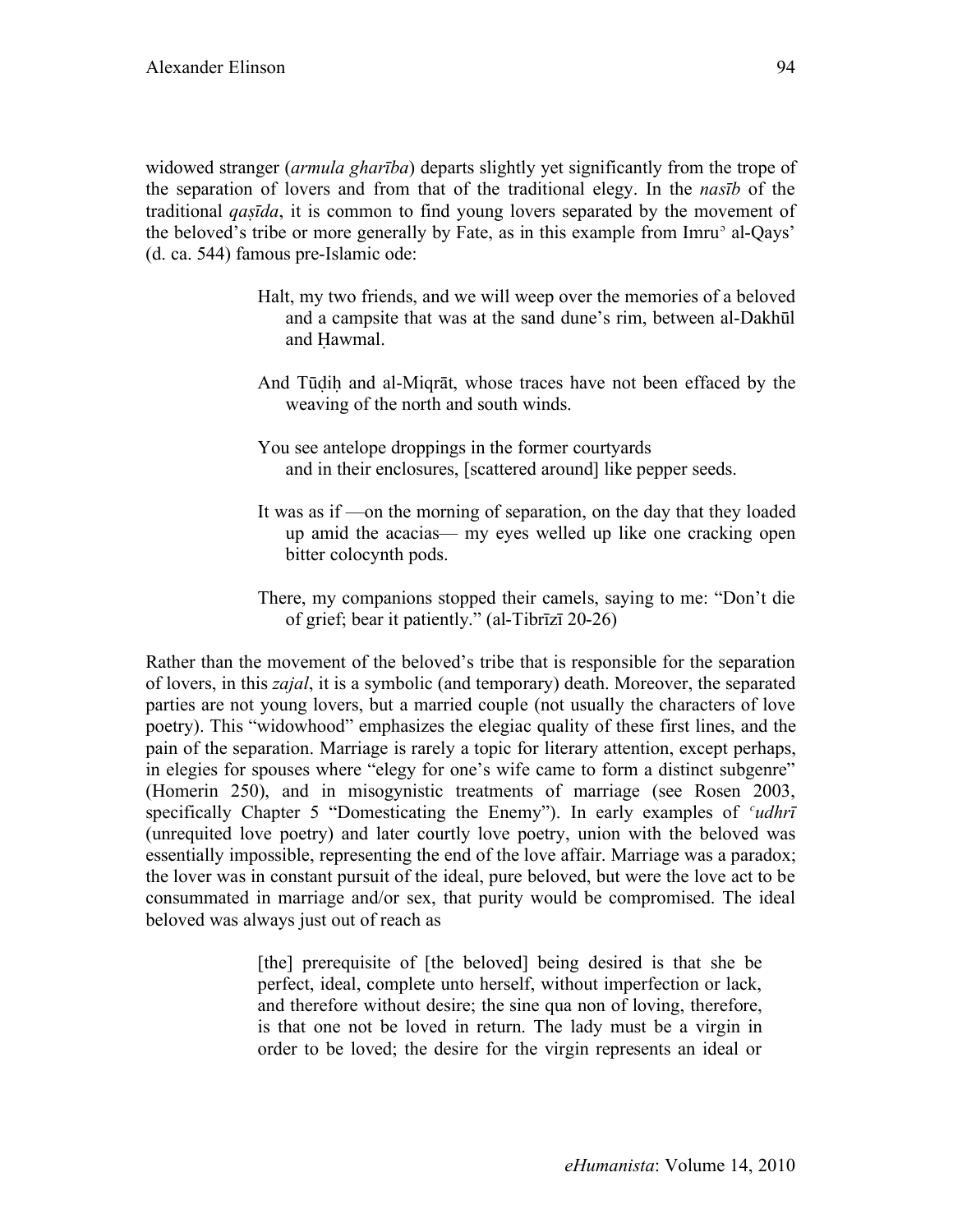idea...as a desire for the absolute, which in this case subtends a profound wish for identity with the other, for self-identity. (Bloch 151)

The theme of eternal separation of lovers initiated by the pre-Islamic *nasīb* that is so common in the traditional love lyric, and the elegy for the spouse are combined in this *zajal*.

It is important here to touch upon the intersection of mystical and poetic language, wherein mystical sensibilities and poetic emotion inform and express one another in such a way as to make it difficult to neatly separate the two. Early mystics (ca. ninth century) drew upon an existing poetic language that expressed love, intoxication and the fleeting nature of union with the beloved. Just as pre-Islamic poets wept and remembered past trysts and were forced to journey through an often hostile desert to reach the safety of the protector, or as *udhrī* poets in the early Islamic period literally went mad (*majnūn*) seeking union with their impossible beloveds, mystic poets used these themes, along with the imagery of wine poetry to express such mystical ideas as separation (*firāq*) ecstasy/finding (*wajd*), union (*jamʿ* or *wiṣāl*), and drunkenness  $(sukr)$ , <sup>13</sup> as in, for example, these lines by the famous mystic poet Ibn  $\epsilon$ Arabi (d. 1240) describing his lovesickness and longing for the divine:

> I echo back, in the evening, in the morning, echo, the longing of a lovesick lover, the moaning of the lost.

In the grove of Gháda, spirits wrestled, bending the limbs down over me, passing me away.

They brought yearning, breaking of the heart, and other new twists of pain, putting me through it.

I profess the religion of love; wherever its caravan turns along the way, that is the belief, the faith I keep.

Like Bishr, Hind and her sister, love-mad Qays and the lost Láyla, Máyya and her lover Ghaylán. (Sells 2000, 151-52)

Although it is often difficult to distinguish between mystical and earthly love and wine imagery, to ignore its potential to express deeper layers of meaning is to do so at the

<sup>&</sup>lt;sup>13</sup> For a clear and comprehensive discussion of the languages of Islamic mysticism, see Sells 1996.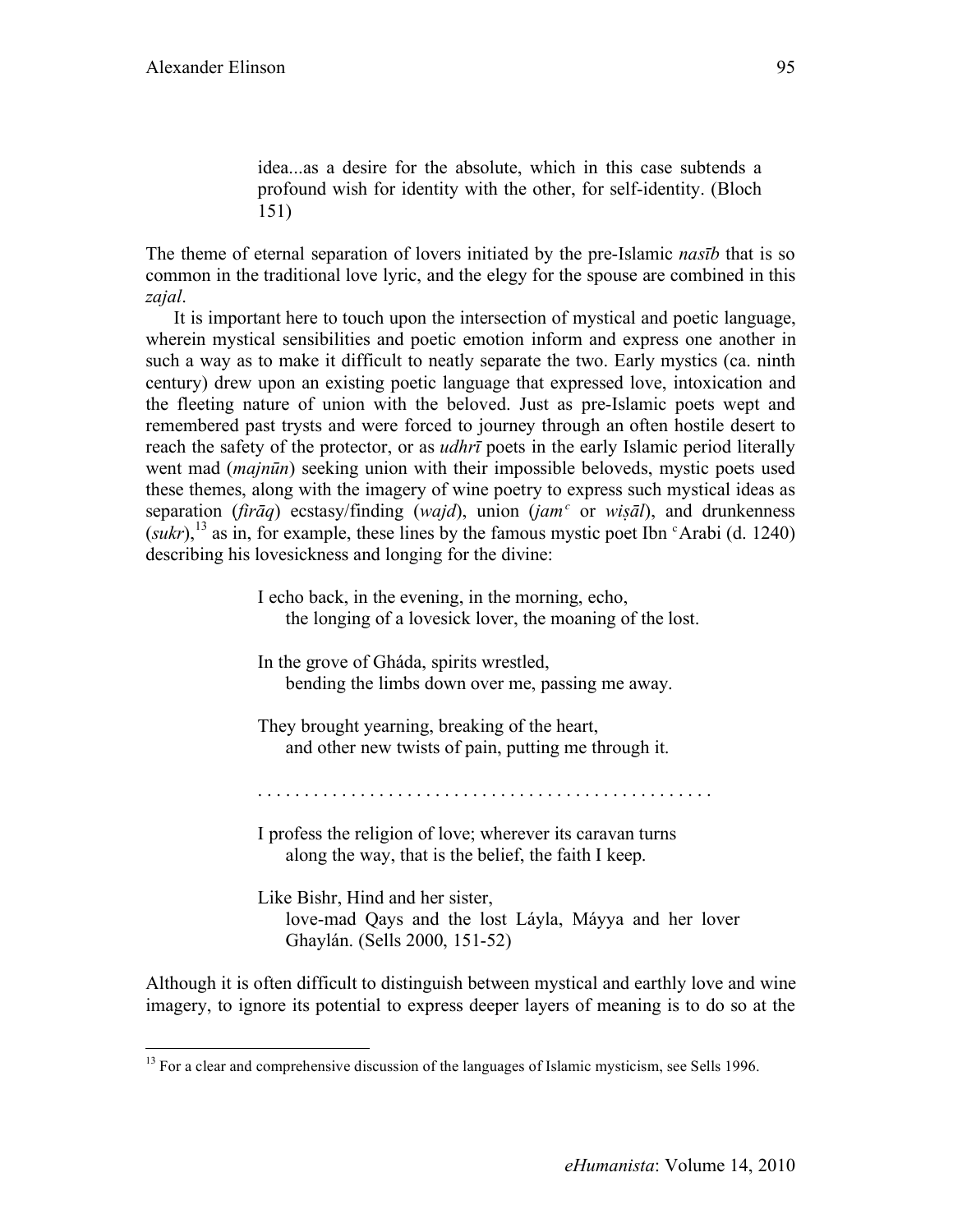peril of a fuller appreciation of the poem. Taking into account Ibn al-Khaṭīb's Sufism (manifest in his treatise on divine love, *Rawḍat al-taʿrīf bi-l-ḥubb al-sharīf* / The Garden of Instruction in Noble Love, as well as in his other writings), his unique take on the separation of man and wife (that is, Muḥammad V and al-Andalus) is rather interesting given the implication that the two had once been together in a state of union before their separation. The clever manipulation of this theme actually points to an extended period of union (marriage!) that far exceeded the limited union of young lovers. In this "marriage," Ibn al-Khatīb lengthens the period of bliss that so often lasts but a short while in both earthly love and Sufi love of the divine. Thus, in the hyperbolic language of the panegyric, and with allusions to mystical uses of love imagery, Ibn al-Khatīb places the period of Muhammad V's rule in the context of this extended, and nearly impossible, love union.

In the second strophe, Ibn al-Khaṭīb continues to combine the themes of mourning, bewilderment, and the separation of lovers, and in the third and fourth strophes, he begins to focus the lyric on the fall and exile of Muhammad V who, according to Ibn al-Khaṭīb, was the true defender of Islam which suffered an illness and near death experience in his absence. As the fourth strophe ends with the arrival of the doctor (*ṭabīb*), there is a seamless transition (Until his doctor comes / and gets rid of the pain and suffering / of those who were afflicted) into the main panegyric that will occupy the last five strophes of the *zajal*. The fifth strophe celebrates the return of Muhammad V and of life in Granada to that which it should be, and the sixth elaborates on that theme.

The final line of strophe 6 (*anjabar gharībū* / Its stranger is restored) cleaves nicely (in terms of rhyme, repetition, and antithesis) with the last part line of the *maṭlaʿ* (*wa-njabar ḥabībū* / His beloved has been restored), as the beloved (Muhammad V) and the stranger (al-Andalus) are the two halves that make the whole. Also, the stranger of strophe 6 recalls the stranger of strophe 1 who was widowed from the mate; reunion has finally been realized in a "union where the watcher is absent / and happiness endures" (5/4). By exploiting the unique structure of the *zajal* with the choral refrains of the *matla<sup>c</sup>*, Ibn al-Khatīb emphasizes that the impossible, through God's intervention and the return of Muhammad V, is made possible; death is overcome and union is once again achieved.

Turning now to the inclusion of non-Arabic (Hispano-Romance) language in strophe 7, it bears mentioning that the presence of Hispano-Romance was not uncommon in a *zajal*. What is notable is the way in which Ibn al-Khaṭīb, (a welleducated high government official who had served as an envoy to Castile) uses Hispano-Romance to draw attention to a historical event, and to skillfully articulate a particular historical-political context. When Ibn al-Khaṭīb says: "The one who was skillful with whom he speaks / said to Alfonso:<sup>14</sup> 'No matar,  $\overline{y}$  ya señor, cautivo'," we

 <sup>14</sup> Pedro I.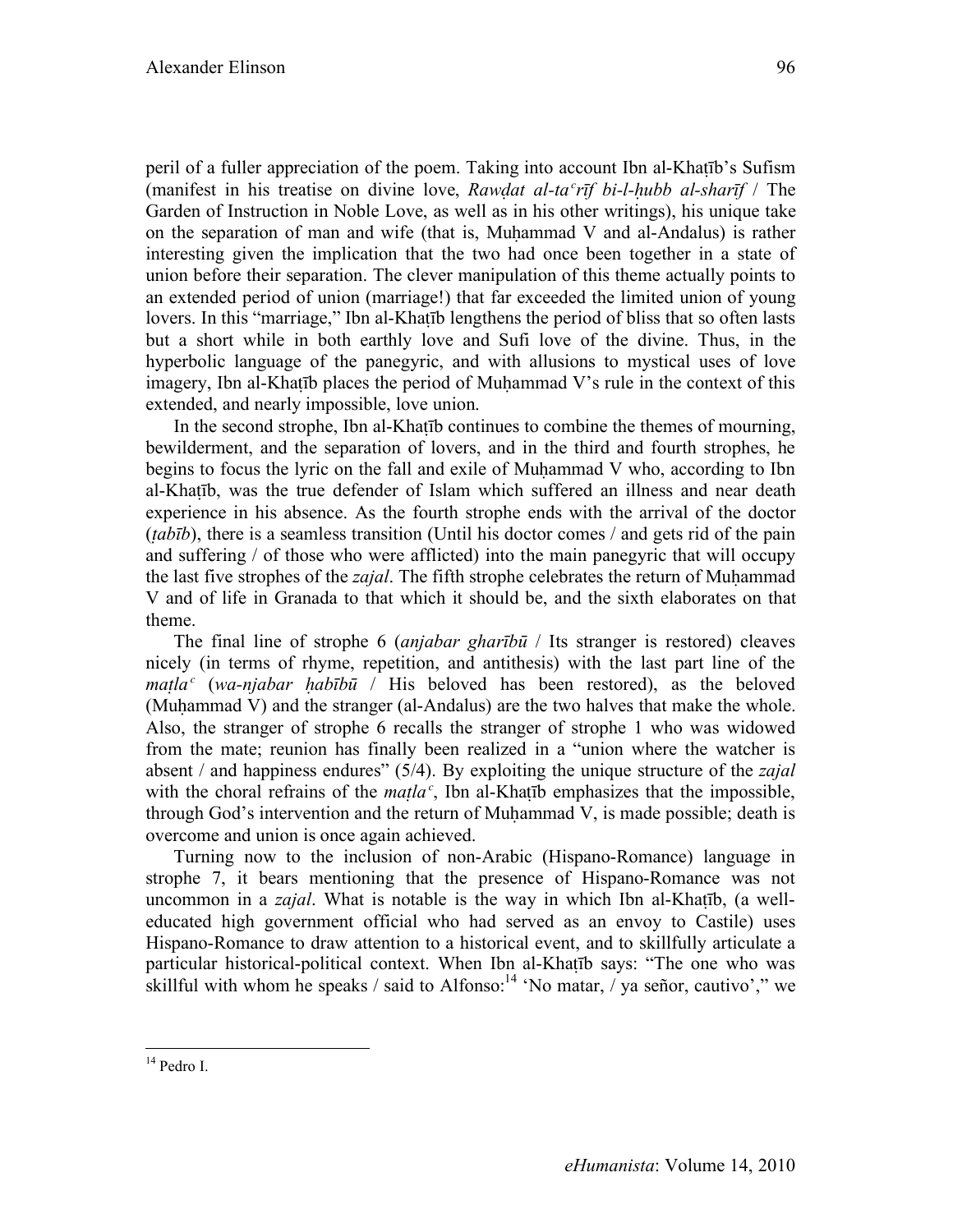wonder how an Arabic-speaking audience would react to such language, and what is intended by the poet?

In terms of the linguistic situation in al-Andalus, the contours of language borders were affected by education, social status, and religion, and there were changes over time. The Muslims who arrived in the Iberian Peninsula in 711 found a population who spoke some form of Latin, albeit with a local accent. It was generally the case that Arabic usage followed conversion to Islam, although Paul Alvarus' famous complaint that the "Christians love to read the poems and romances of the Arabs...and write better poems in this language than the Arabs themselves" (Menocal 66), reflected a perceived threat of Arabic culture that came to dominate, in varying ways, intellectual life in al-Andalus, regardless of religion. In terms of Muslim knowledge of Romance, there were instances of Romance being used by Muslims in the eleventh and twelfth centuries (López-Morillas 46). This is not to mention the many examples of *kharja*s in *muwashshaḥ*s and the inclusion of Romance words and phrases in *zajal*s. However, as Corriente points out, although there was a presence of bilingualism in the earlier Andalusī period, the dominant Arabic culture "tended toward monolingualism that was totally realized in the thirteenth century" (1992, 33-34). By the Naṣrid period, the Muslim inhabitants of Granada were almost completely Arabic speaking. Thus, Ibn al-Khaṭīb's insertion of Hispano-Romance is clearly aimed at a monolingual Arabic audience who had limited, if any knowledge of this language. However, this is not to say that these "foreign" words would fall flat. The Hispano-Romance statement is rather simple, and the sense of it would very likely have be understood by an audience familiar with strophic love poetry. In fact, although the sentence alludes to a historical event that I will discuss below, the language and imagery recall that of the Romance *kharja* of the *muwashshaḥ*, evoking the conventional theme of love as death at the hand of the lover. Consider, for example, this *kharja* from a *muwashshaḥ* by al-Aʿmā al-Tuṭīlī (d. 1130), in Arabic and Hispano-Romance:

ʾmān ʾmān yālmlīḥ ġār brqy nw qrsh yāllah mttār

(amān amān yā al-malīḥ GĀRE BORQE TU QERESH yā-llāh MATĀRE)

Mercy! Mercy! Oh beautiful one, tell me: Why do you want, by God, to kill me? (Corriente 1997, 276)

Or this one by Ibn Arfa $\textdegree$  Ra $\textdegree$ suhu (eleventh century)

b<sup>3</sup>nāysh lmht <sup>3</sup>n lht km hlsh mn ydy bwn blāsh mtār <sup>3</sup>wbht mm ʾn kfry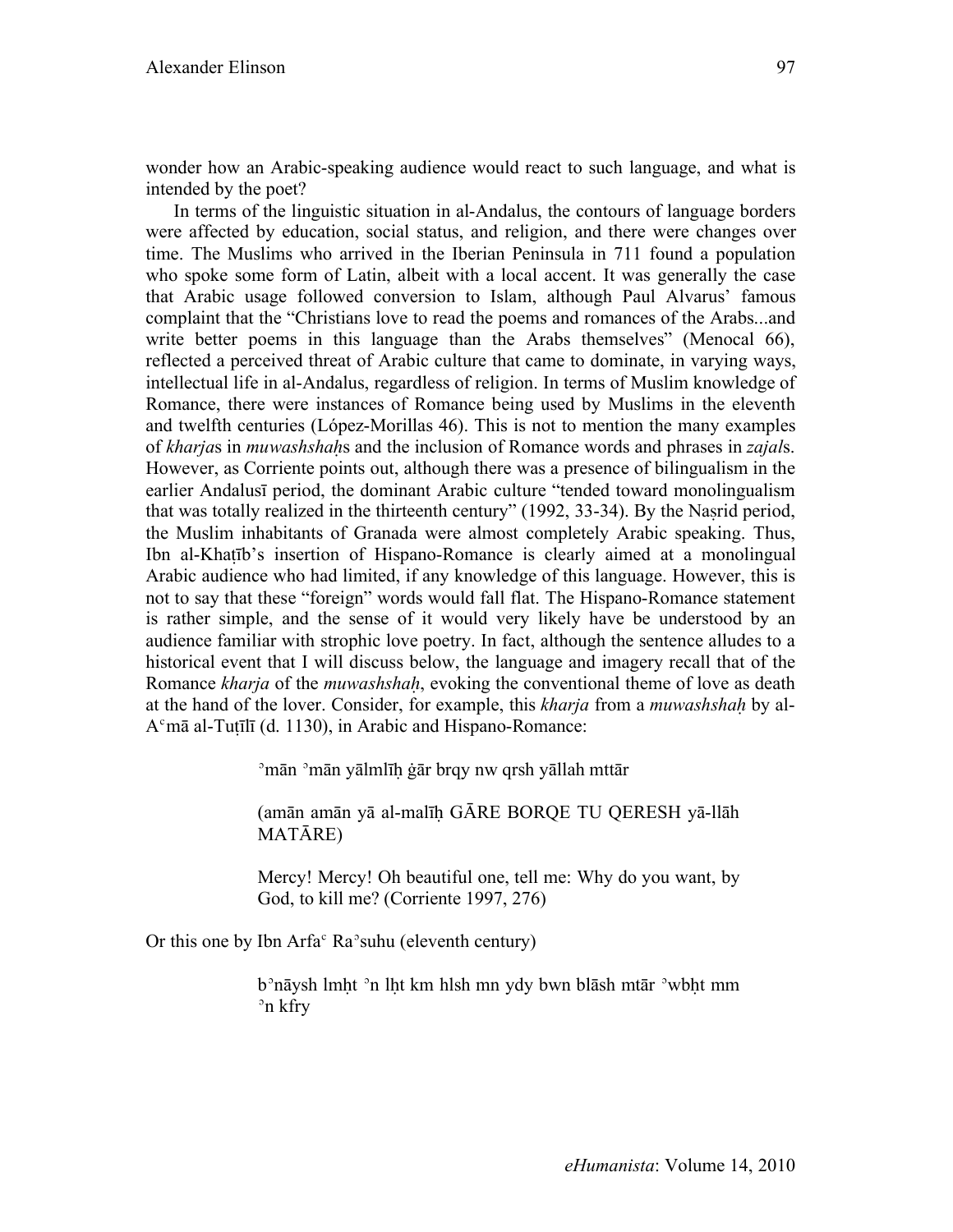(bi-ināysh lamahta in luhtu kam hawlESH min yaday BON bilāshi MATTARE awbahtu MAMMA GĀR KE FAREY)

With bad intentions you notice, if I appear: how many problems do I have? The handsome one, for no good reason, kills me. Mamma, tell me what to do. (299)

Imprisonment as a trope in love poetry was also not unknown, as, for example, in this *kharja* in Andalusī Arabic by Ibn Sahl:

> *qulūb al-khalqi asrāk / wa-qalbi waḥdu mathwāk fa-fʿal fa-lghayri ma tahwā / wa-akrim bayti suknāk*

People's hearts are your prisoners / but only my heart is your abode,

So do with the others' what you desire / but honor the house as the one where you live. (203)

Thus, it is clear that Ibn al-Khaṭīb's line in Hispano-Romance contained familiar elements of strophic love poetry, and he has skillfully woven a *kharja*-like line into the middle of his *zajal*. However, it is not just a clever manipulation of strophic genres that he accomplishes here. His language play also serves a political function, and the intersection of the two calls to mind Caton's discussion of power, poetry, and persuasion (Caton 155-79) according to which composing in a specific poetic genre (Caton talks about the Yemenī *zāmil* poem, but his analysis applies more generally as well)

> in accordance with the conventions of poetic tradition is to have the power to enter into a certain kind of discourse in which honor is created or defended by the poet and persuasion is exercised. This aspect of power has to do with the construction of conventionally recognized verse. (178)

Further, in his discussion of persuasion and identification in rhetorical discourse, Burke notes that "[you] persuade a man only insofar as you can talk his language by speech, gesture, tonality, order, image, attitude, idea, *identifying* your ways with his" (55). As the poet operates within social, political, and poetic contexts understood by all, he utilizes all the literary tools at his disposal to express existing power relations, as well as to attempt to manipulate them.

The event alluded to by Ibn al-Khatīb is the capture and ultimate execution of Ab¥ ʿAbd Allāh Muḥammad VI al-Ghālib bi-llāh (el Bermejo). As it is told in the Spanish chronicle, Muhammad VI, feeling that his chances of victory were slim against the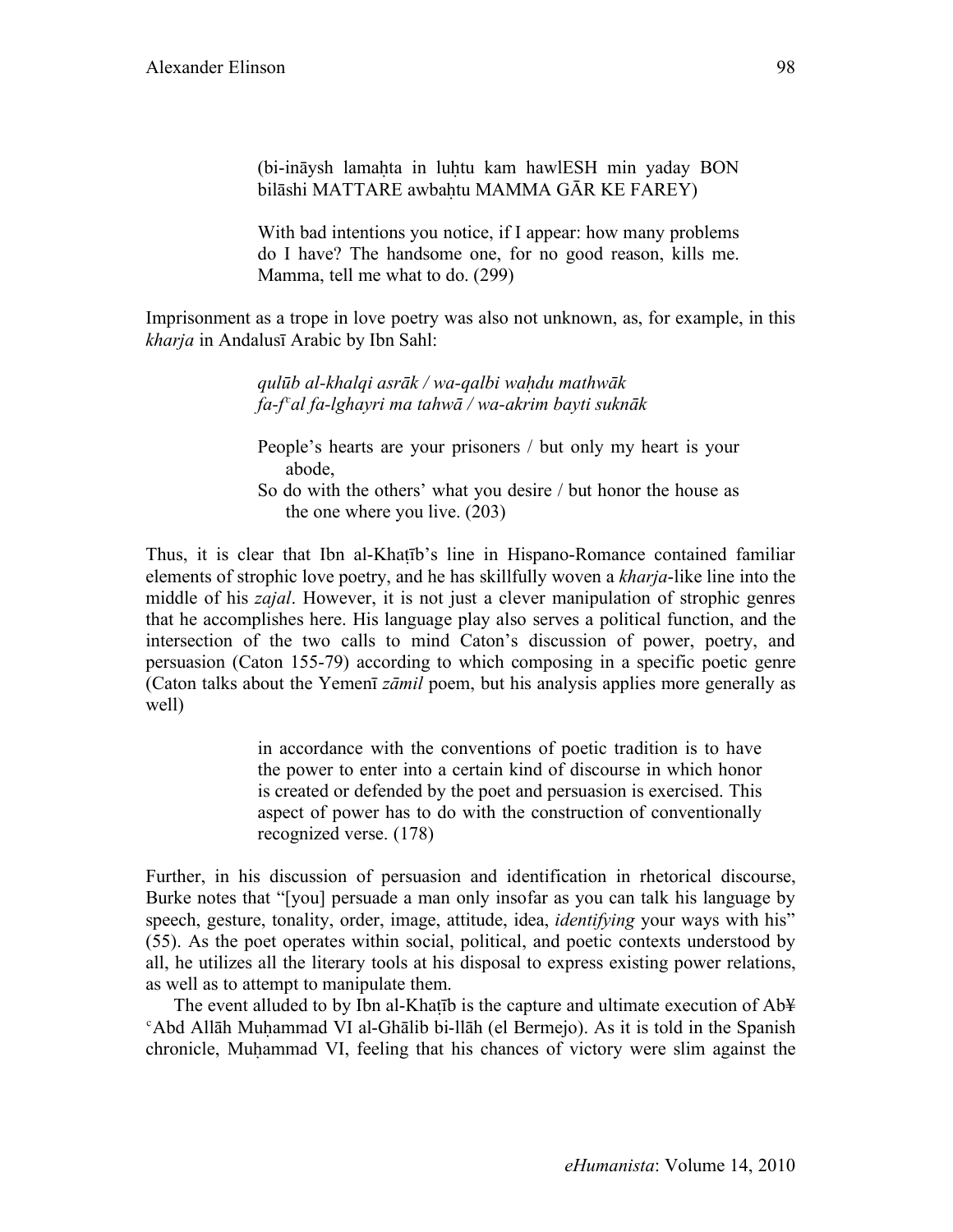alliance of Muhammad V and Pedro  $I<sub>15</sub>$  took the advice of Idrīs b. Abī al- $\rm{U}$ lā<sup>o</sup> and other advisors and decided to "place himself on the mercy of the king of Castile, and in his power" (Ayala 126). He did so, but unfortunately, mercy was not forthcoming. After receiving Muḥammad VI and his entourage graciously, even throwing them a banquet that lasted for two days, on April 25, 1362,

> King Pedro brought him out to a large field in Seville, near the castle, which they call Tablada, riding an ass and wearing a scarlet robe [and Pedro] struck the first blow with his lance and said: "Take that"...When el Bermejo was struck, he said to the king in his Arabic: "What a deed of little chivalry you have done (*pequenna caualgada feziste*)". (128)

Indeed, Pedro I's once loyal chronicler and later detractor, Ayala, is critical of the king's ruthlessness, chalking it up to reasons of political retribution as well as "greed for the treasures that the king Bermejo had brought" (128).

The event as described by Ibn al-Khaṭīb in *al-Lamḥa al-badriyya fī al-dawla al-Nasrivya* (Moonlit Glimpse of the Nasrid State) and quoted by al-Maqqarī is similar in spirit, albeit a bit more elaborate in its judgment of Pedro I:

> [Muhammad VI] came to the strange resolution of throwing himself on the mercy of [King Pedro I] and repairing to his court. He might just as well have thrown himself into the mouth of a hungry tiger thirsting for blood; for no sooner had the infidel dog cast his eye over the countless treasures which Mohammed and the chiefs who composed his suite brought with them, than he conceived the wicked design of murdering them and appropriating their riches; and on the  $2^{nd}$  day of Rejeb, 763 (April 27, A.D. 1362), he was assassinated, with all his followers, at a place called Tablada, close to Seville. (al-Maqqarī 2002, 361)

It seems that Ibn al-Khaṭīb, Muḥammad VI (el Bermejo), and Ayala adhere to the same chivalric code, as they all decry the killing of the prisoner, at least as the event was described in the chronicles. In the *zajal*, when Ibn al-Khaṭīb has his patron Muhammad V, who is "skillful with whom he speaks," seek clemency for the imprisoned Muḥammad VI, he aims first and foremost to emphasize his patron's own sense of mercy and righteousness, who argues for the life of his former rival. Of course, his entreaties fail to persuade Pedro I, but this is not the point. Rather, Ibn al-Khaṭīb's *zajal* is speaking to the Granadans *after* the event, not during it. His goal is

<sup>&</sup>lt;sup>15</sup> The (in)famous Pedro I has been the subject of much fascination and myth-making, appearing in texts as disparate as Chaucer's *Canterbury Tales* and Thoreau's *Walden*. For a study of Pedro I's biography and some of the critical historiographical issues surrounding it, see Estow.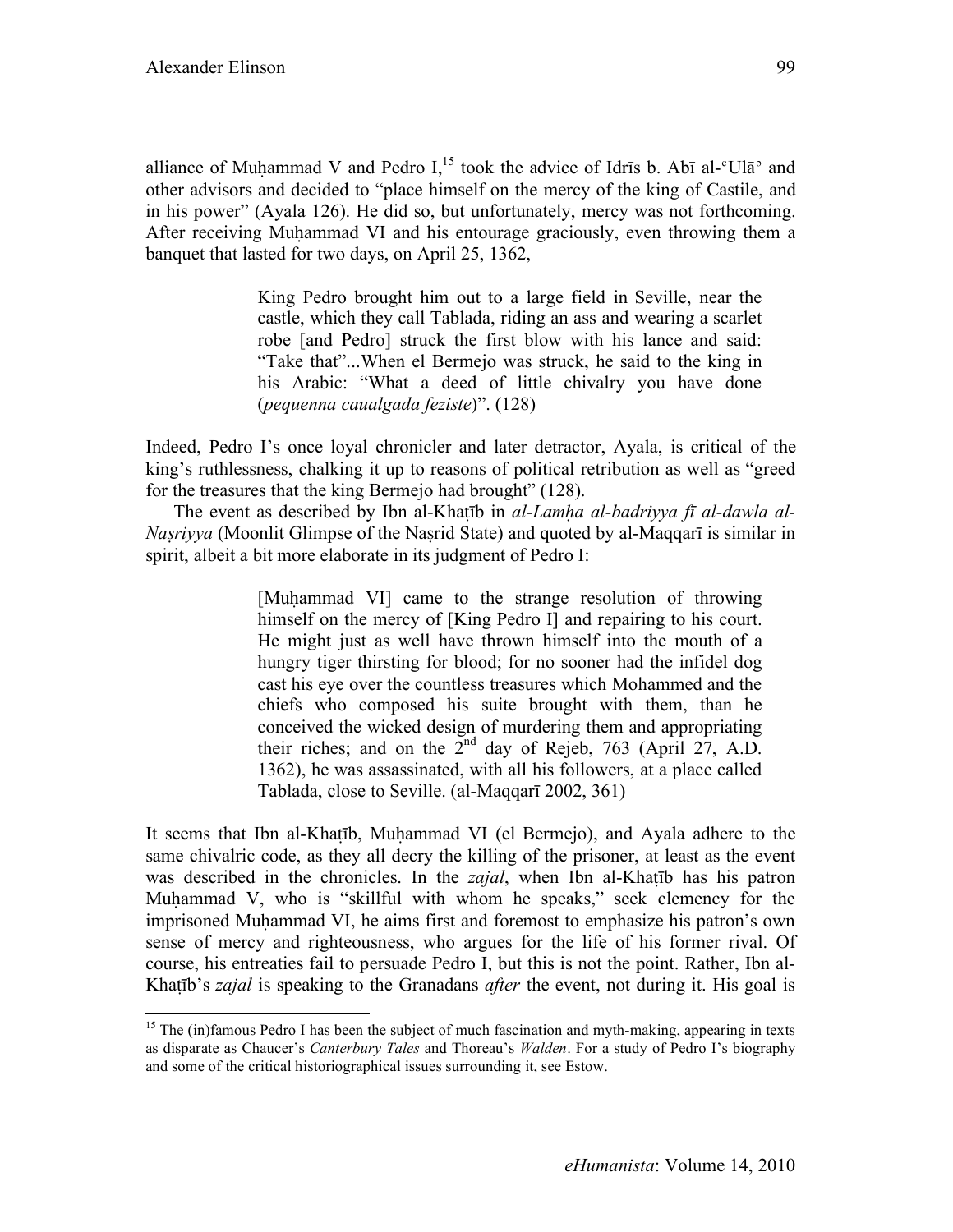not to actually save the life of Muhammad VI, but rather to show that the sultan Muhammad V attempted to do so, in Hispano-Romance. As Muhammad VI complains to Pedro I "in his Arabic" and Ibn al-Khaṭīb has Muḥammad V speak to the Castilian king in *his* Hispano-Romance, the result is a rather interesting intertextual, multilingual exchange. I am not implying that Ibn al-Khaṭīb or Ayala read one another, but in reading both sources, it seems that Pedro I was impervious to any entreaties, regardless of language. By embedding this *kharja*-like line into the middle of the *zajal*, Ibn al-Khaṭīb skillfully manipulates a strophic poetry convention to articulate a historical moment when the Naṣrid hold on Granada is strong, tenuous as it may seem. He betrays a confidence in his own Arabic culture by presenting an Arabic *zajal* interposed with Hispano-Romance and although at this time, power relations between the Muslims and Christians in Iberia are uneven at best, Ibn al-Khaṭīb emphasizes the dominance of Arabic. Within the reality that the poem conveys, Arabic culture, headed by Muḥammad V, is strong, noble, and holding firm against any threats.

In the eighth strophe, Ibn al-Khatīb has Muhammad V turn to al-Andalus and address it directly, chastising it in the manner of a spurned lover. After a separation of nearly three years, he is eager to "renew [the] union" between himself and his kingdom, careful to remind anyone who may have supported his rival that "God takes account of everyone who cheats on his intimate or who leaves his lover." In the next strophe, Ibn al-Khatīb's voice returns and he elaborates on the importance of loyalty. Comparing the Andalusīs to ungrateful and misguided "chicks," Ibn al-Khaṭīb emphasizes the importance of proper rule and order. As well, it appears that he is unable to resist taking a jab at the ultimately failed attempt by  $\text{Ism}\bar{\alpha}^c$  [Muhammad V's half-brother –their father was Yūsuf I but they had different mothers), Ismāʿīl's mother Maryam, and Muḥammad VI (married to a daughter of Maryam) to wrest control of Granada from Muḥammad V, the failure coming as the result of having come from the wrong mother. Having moved from the panegyric strophes 5-7, followed by complaint about separation and stern warning against disloyalty in strophes 8-9, the final strophe returns to the jubilant and celebratory mood initiated by the *matla*<sup> $c$ </sup>, repeated between each strophe and again in the last line of the *zajal*.

# **Conclusions**

The panegyric ode "far from being merely descriptive, prescriptive, or abjectly sycophantic...plays an active role in the ritual exchanges, the sensitive negotiations, and the mythopoesis of the Arabo-Islamic court" (Stetkevych ix). By combining conventional tropes and creative expression, the panegyrist reiterates and strengthens the bonds that join supplicant, object of praise, and society. In celebration of the return of Muḥammad V to power in Granada, Ibn al-Khaṭīb composed a mono-rhymed panegyric ode in accordance with the conventions and expectations of the genre, as did a number of other poets. However, Ibn al-Khaṭīb went further and composed this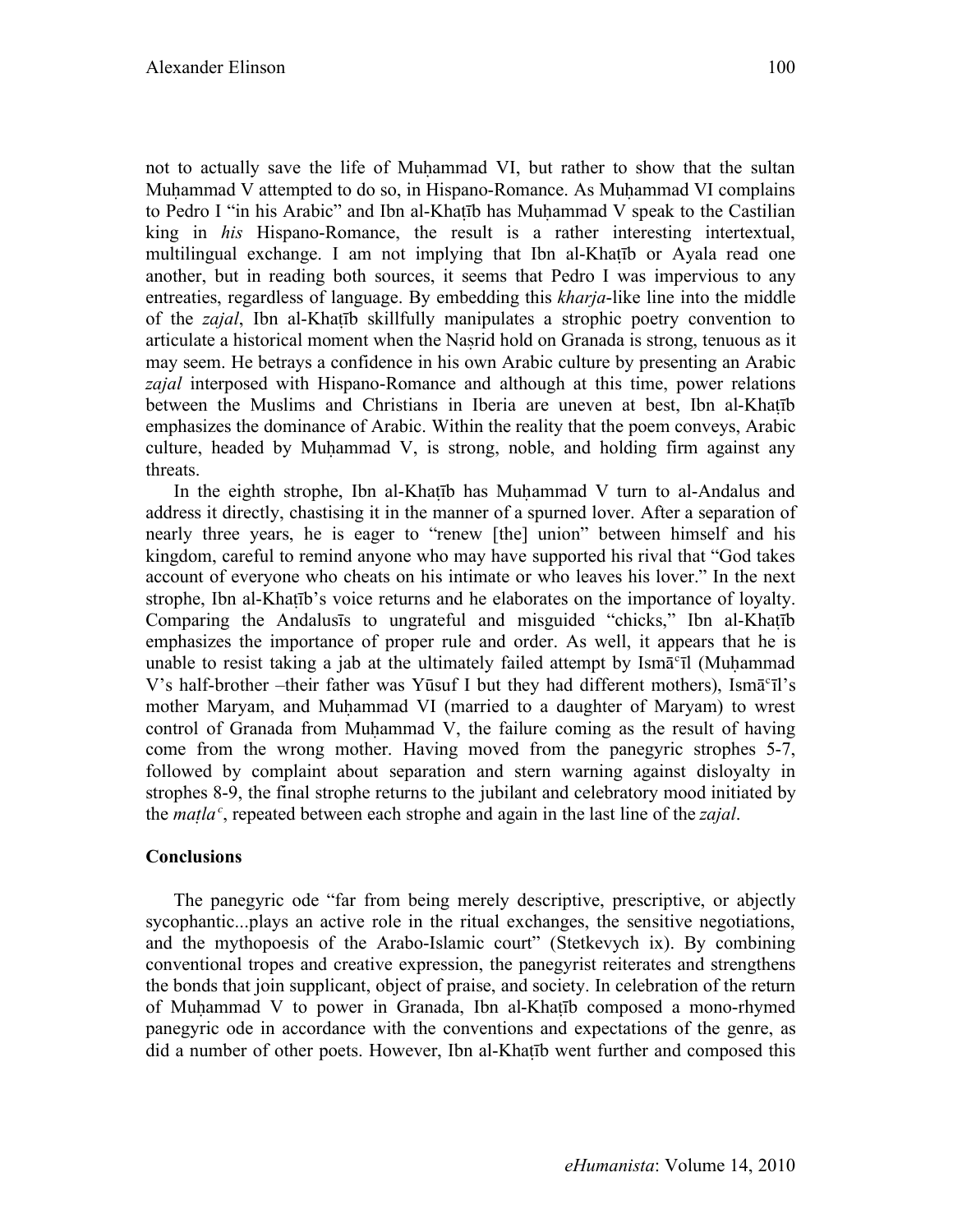other panegyric, a *zajal*, for reasons that went beyond mere jest (*hazl*). By utilizing a form with avowedly more flexible metrical structure and multi-vocal performance potential, Ibn al-Khaṭīb shifts the focus of the panegyric from the monumental ode that immortalizes the ruler, to a public and collective performance that celebrates the event as an outward display of joy. While the intent is to edify the sultan, the edification occurs out loud, in a language all can understand, and ostensibly sung by many. Moreover, the insertion of Hispano-Romance that reads like a *kharja* while at the same time articulating, or at least imagining a historical event, underlines Ibn al-Khatīb's skill with the strophic genre and allows him to use language in ways that are both entertaining and politically expedient. This *zajal*, composed by one of the greatest Arabic stylists of the medieval period, displays a clear understanding of the genre and masterfully re-casts classical panegyric, love, even mystical themes into a lively and public celebration for the return of his patron, the sultan Muḥammad V.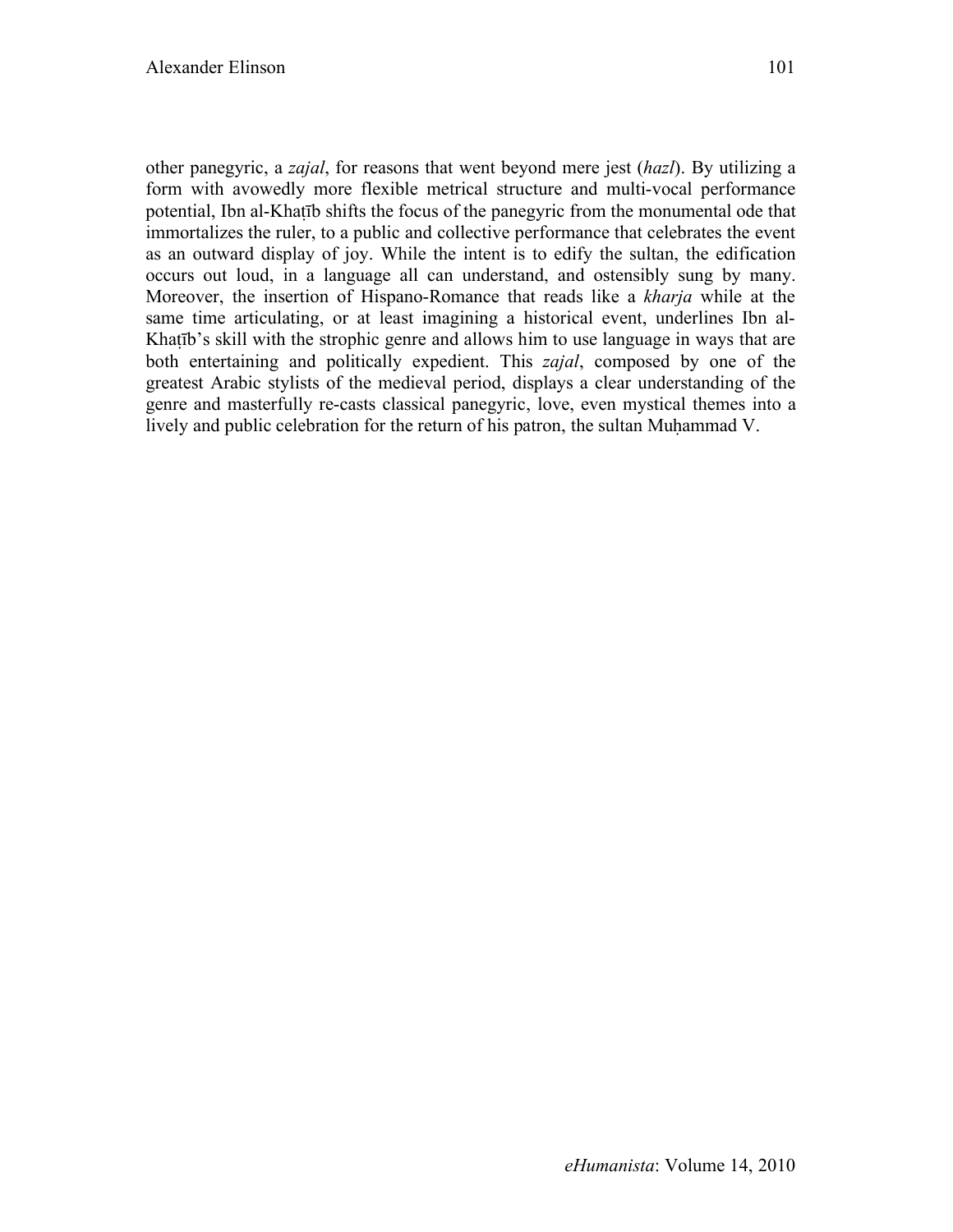# Works Cited

- Abu-Haidar, J. A. *Hispano-Arabic Literature and the Early Provençal Lyrics*. Richmond, Surrey: Curzon Press, 2001.
- Ayala, Pedro López de. *Coronica de Pedro I*. Eds. Constance L. Wilkins and Heanon M. Wilkins. Madison: The Hispanic Seminary of Medieval Studies, 1985.
- Bakhtin, M. M. and P. N. Medvedev. Trans. Albert J. Wehrle. *The Formal Method in Literary Scholarship: a Critical Introduction to Sociological Poetics*. Baltimore and London: The Johns Hopkins University Press, 1978.
- Bauman, Richard. "Verbal Art as Performance." *American Anthropologist*, New Series, 77.2 (1975): 290-311.
- Bloch, R. Howard. *Medieval Misogyny and the Invention of Western Romantic Love*. Chicago and London: The University of Chicago Press, 1991.
- Burke, Kenneth. *A Rhetoric of Motives*. New York: Prentice-Hall, 1950.
- Chaucer, Geoffrey. Ed. Jill Mann. *The Canterbury Tales*. London: Penguin, 2005.
- Corriente, F. *Gramática, métrica y texto del cancionero de Aban Quzmān*. Madrid: Instituto Hispano-Árabe de Cultura, 1980.
- ---. *Poesía Estrófica (cejeles y/o muwashshahāt) Atribuida al Místico Granadino ash-Shushtarī (siglo XIII d. C.)*. Madrid: Consejo Superior de Investigaciones Cientificas, 1988.
- ---. "Catorce Cejeles de Ibn Zamrak y Uno de Ibn Alxaṭīb (edición dialectological, traducción y notas)." *Anaquel de estudios árabes* 1 (1990): 1-33.
- ---."Andalusian Utterances in the *Kharjas* under the Constraints of *ʿArūḍ*." Eds. Alan Jones and Richard Hitchcock. *Studies on the* Muwashshaḥ *and the* Kharja [Proceedings of the Exeter International Colloquium]. Oxford: Ithaca Press Reading, 1991. 60-67.
- ---. *Arabe andalusí y lenguas romances*. Madrid: Mapfre, 1992.
- ---. *Poesía dialectal árabe y romance en Alandalús: cejeles y xarajāt de muwashshaḥāt.* Madrid: Gredos, 1997.
- Einbinder, Susan L. "The Current Debate on the Muwashshaḥ." *Prooftexts* 9 (1989): 161-94.
- Estow, Clara. *Pedro the Cruel of Castile, 1350-1369*. Leiden, New York, and Köln: E. J. Brill, 1995.
- Hanlon, David. "A Sociolinguistic View of *hazl* in the Andalusian Arabic *muwashshah*." *Bulletin of the School of Oriental and African Studies* 60.1 (1997): 35-46.
- Homerin, Th. Emil. "A Bird Ascends the Night: Elegy and Immortality in Islam." *Journal of the American Academy of Religion* 59.4 (1991): 247-79.
- Ibn Bassām al-Shantarīnī, Abū al-Ḥasan ʿAlī. *Al-Dhakhīra fī maḥāsin ahl al-jazīra*. Cairo: Matba<sup>c</sup>at lajnat al-ta<sup>°</sup>līf wa-l-tarjama wa-l-nashr, 1939.
- Ibn Khaldūn. Trans. Franz Rosenthal. *The Muqaddimah: An Introduction to History*. Vol. 3. New York: Pantheon Books, 1958.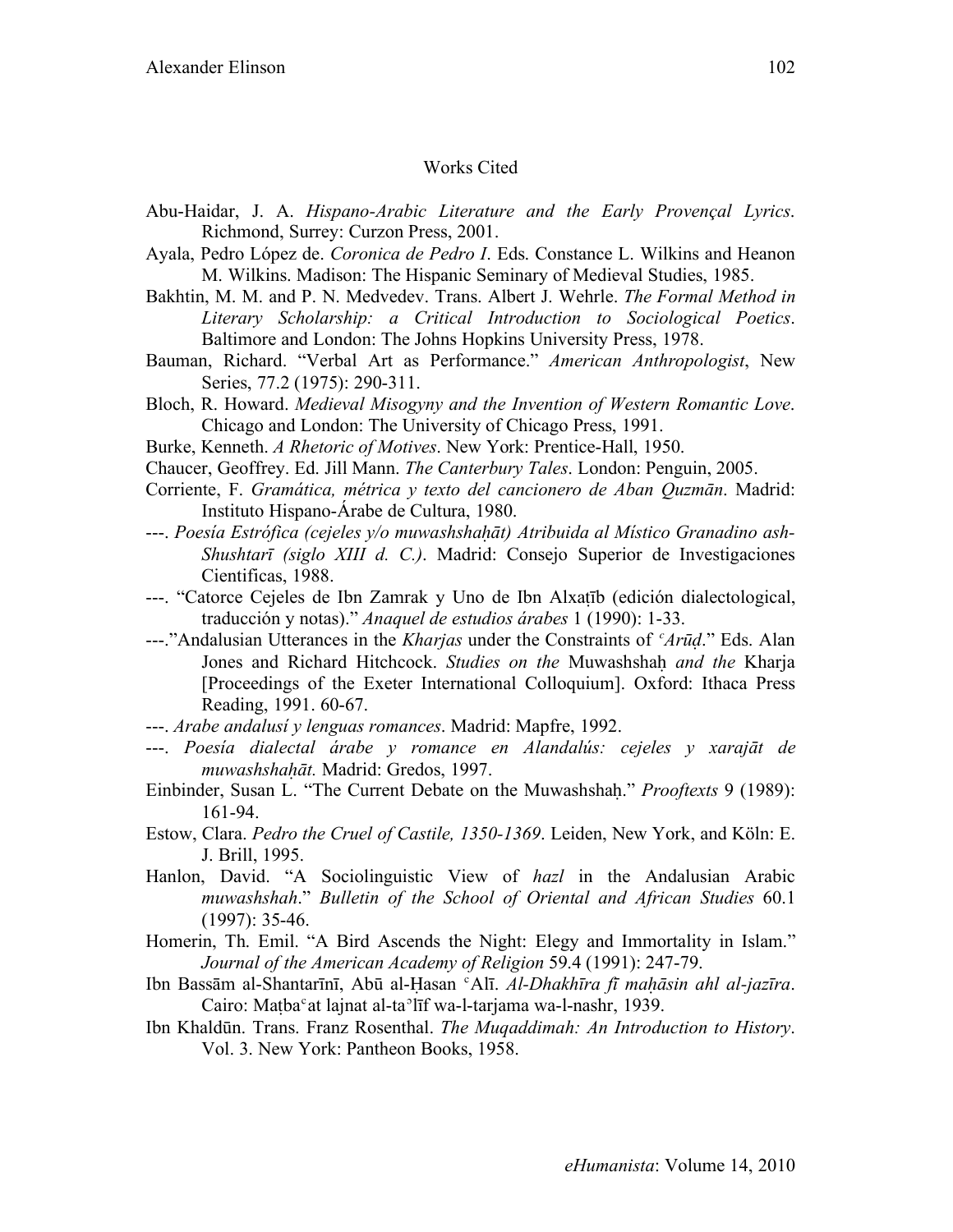- Ibn al-Khaṭīb, Lisān al-Dīn. Ed. Aḥmad Mukhtār al-ʿAbbādī. *Nufādat al-jirāb fī ʿulālat al-ightirāb*. Part 2. Casablanca: Dār al-nashr al-Maghribiyya, 1985.
- ---. Ed. al-Saʿdīya Fāghīya. *Nufādat al-jirāb fī ʿulālat al-ightirāb*. Part 3. Casablanca: Matba<sup>c</sup>at al-Najāh, 1989.
- Ibn Saʿīd al-Andalusī. Ed. Sayyid Ḥanafī Ḥasanayn. *al-Muqtaṭaf min azāhir al-ṭaraf*. Cairo: al-Hayʾa al-Miṣriyya al-ʿāmma li-l-kitāb, 1983.
- López-Morillas, Consuelo. "Language." Eds. Menocal, María Rosa, Raymond P. Scheindlin, and Michael Sells. *The Cambridge History of Arabic Literature: The Literature of Al-Andalus*. Cambridge: Cambridge University Press, 2000. 33-59.
- al-Maqqarī, Aḥmad b. Muḥammad. *Nafḥ al-ṭīb min ghuṣn al-Andalus al-raṭīb wadhikr wazīrihā Lisān al-Dīn ibn al-Khaṭīb*. Ed. Iḥsān ʿAbbās. 8 vols. Beirut: Dār sādir, 1968.
- ---. Trans. Pascual de Gayangos. *The History of the Mohammedan Dynasties in Spain*. Vol. 2. London and New York: Routledge Curzon, 2002.
- Massignon, Louis. "Investigaciones sobre Shushtari, poeta Andaluz, enterrado en Damieta." *Al-Andalus* 14.1 (1949): 29-58.
- Menocal, María Rosa. *The Ornament of the World*. Boston: Little, Brown and Company, 2002.
- Menocal, María Rosa, Raymond P. Scheindlin, and Michael Sells, eds. *The Cambridge History of Arabic Literature: The Literature of Al-Andalus*. Cambridge: Cambridge University Press, 2000.
- Monroe, James T. "Which Came First, the *Zajal* or the *Muwaššaḥa*? Some Evidence for the Oral Origins of Hispano-Arabic Strophic Poetry." *Oral Tradition* 4.1-2 (1989): 38-64.
- ---. "Zajal and Muwashshaha: Hispano-Arabic Poetry and the Romance Tradition." Ed. Salma Khadra Jayyusi. *The Legacy of Muslim Spain*. Leiden and New York: E. J. Brill, 1992. 398-419.
- Monroe, James T., and Mark F. Pettigrew. "The Decline of Courtly Patronage and the Appearance of New Genres in Arabic Literature: The Case of the *Zajal*, the *Maqāma*, and the Shadow Play." *Journal of Arabic Literature* 34.1-2 (2003): 138-77.
- Robinson, Cynthia. *In Praise of Song: The Making of Courtly Culture in al-Andalus and Provence, 1005-1134 A.D.* Leiden: Brill, 2001.
- Rosen, Tova. "The Muwashshah." Eds. Menocal, María Rosa, Raymond P. Scheindlin, and Michael Sells. *The Cambridge History of Arabic Literature: The Literature of Al-Andalus*. Cambridge: Cambridge University Press, 2000. 165-89.
- ---. *Unveiling Eve: Reading Gender in Medieval Hebrew Literature*. Philadelphia: University of Pennsylvania Press, 2003.
- Sells, Michael A. *Early Islamic Mysticism: Sufi, Qur'an, Mi'raj, Poetic and Theological Writings*. New York and Mahwah: Paulist Press, 1996.